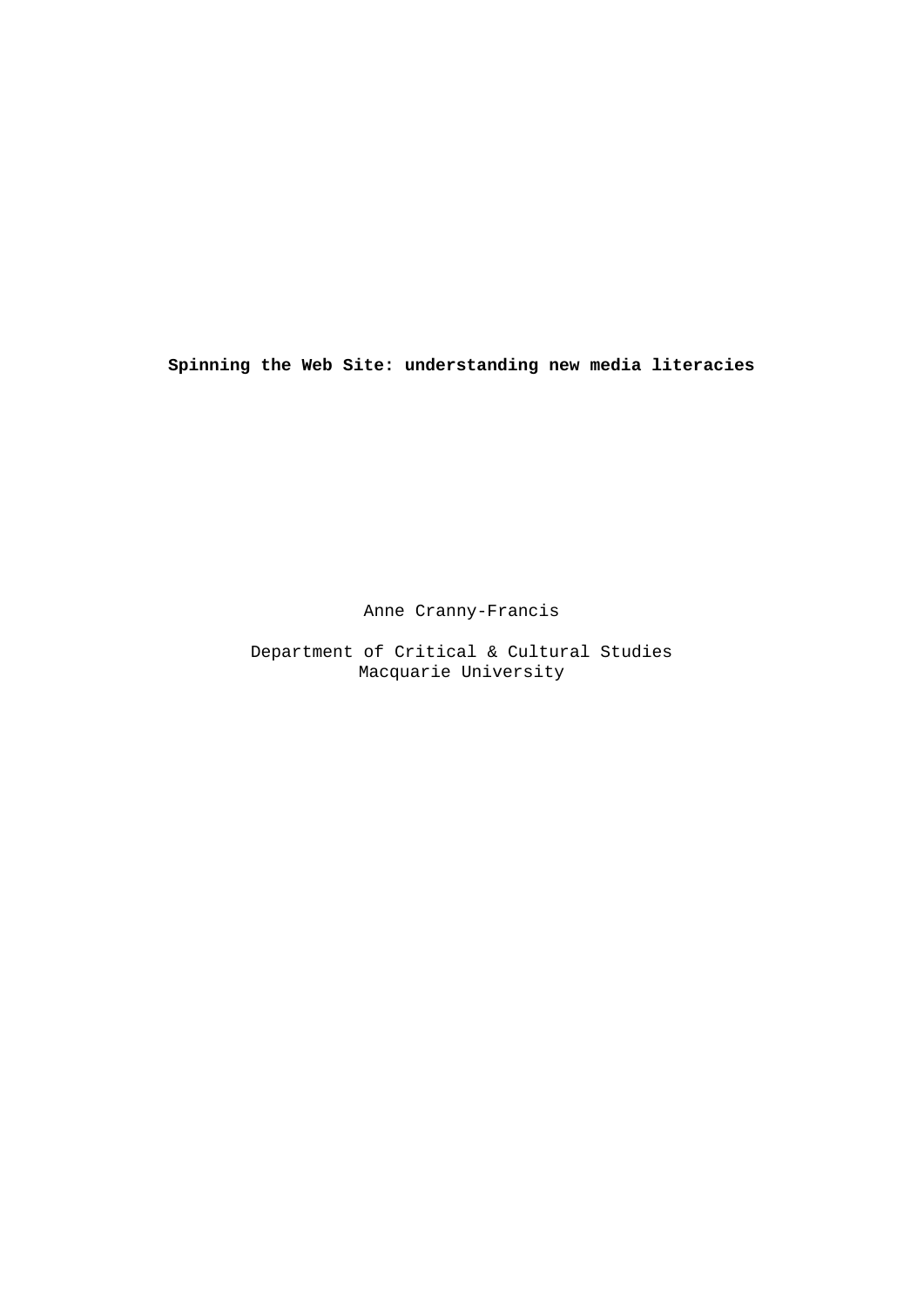This paper is entitled 'Spinning the web site' in order to indicate the many different kinds of spinning that are involved in the meaning-making practices of a web site. The web site creates – or spins – meanings for particular audiences; like the spin doctor who presents a politician's ideas in appropriate forms for different publics. In creating those meanings the designer spins a web of textual practices – a web site – that can be accessed by users, who then generate meanings from the encounter. And that web site subsequently becomes part of the (metaphorical) web that is the internet – as all texts become part of the babel of texts that constitutes our textual universe (Bakhtin, 1981). In understanding new media literacies, then, we must travel to the heart of 'spin' – to discover the many ways in which the web site generates meanings and is positioned in relation to both audiences and products/processes in order to communicate those meanings. Which is simultaneously an exploration of contemporary meaning-making in its many multi-modal and multimedia forms.

## **Methodology**

There are many different ways to analyse the meanings of a web site and how it addresses its audiences, including ethnographic studies of audience or user behaviours, economic and political studies of the spread of web-based technologies, laboratory testing of user interactions with the interface,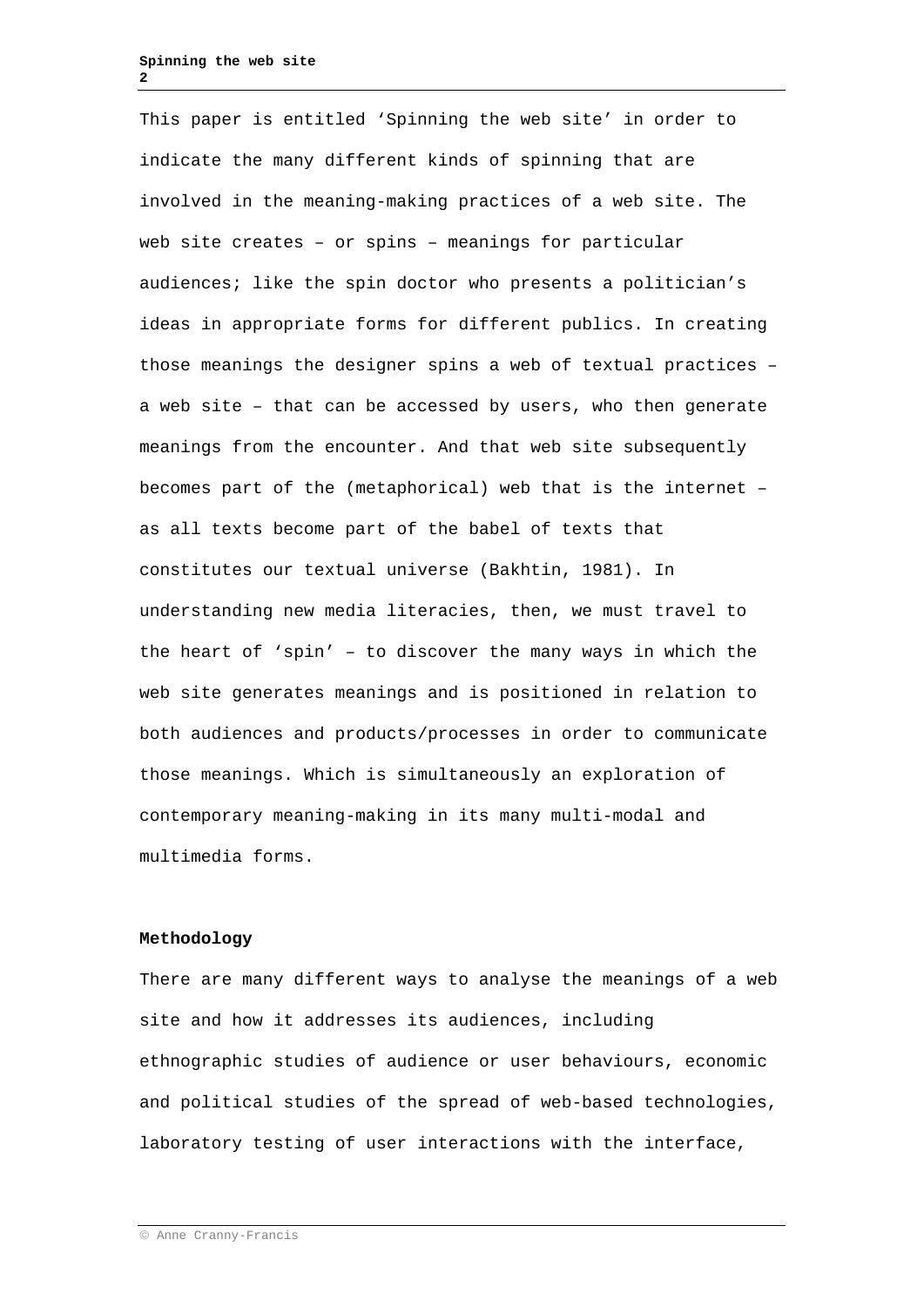and the in-depth textual analysis that I use in this paper. Textual analysis of the web site cannot be carried out in a vacuum, however; it relies on detailed knowledge and understanding of the web as a medium, of the potential users of a particular web site and their cultures, as well as of the culture of the source (individual, organization, business) of the web site. This set of knowledges might be described as follows:



Matrix of influences: web site, as in Cranny-Francis (2005: 161)

The particular web site for analysis is situated in relation to a range of factors, all of which shape its composition. These include the kind of web site it is, its sub-genre – where 'web site' is identified as a textual genre with many varieties (or sub-genres). So, for example, a museum web site is a specific kind (sub-genre) of web site that shares many conventions or characteristics with other museum sites, with which it may be compared and contrasted (this is discussed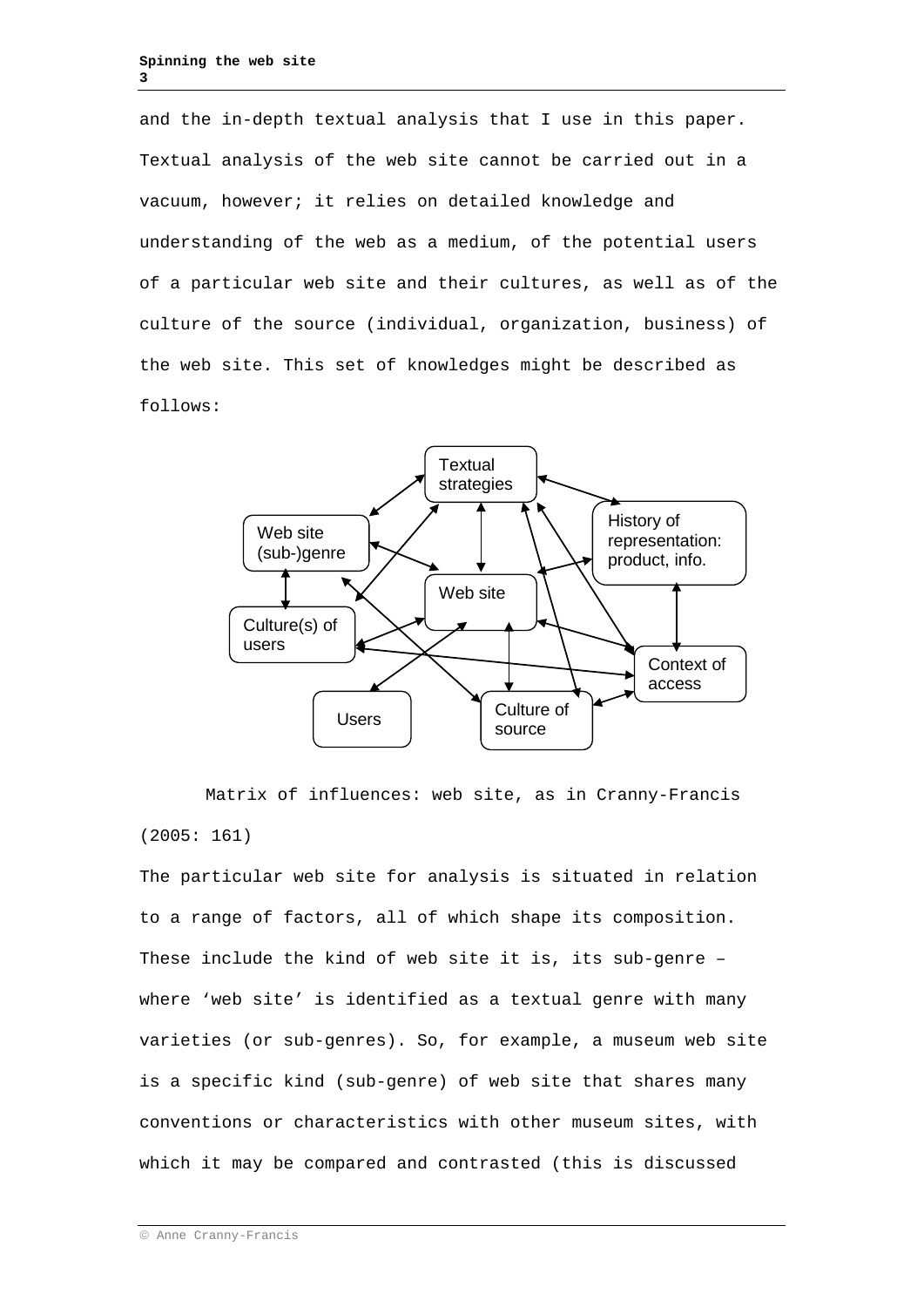further later in the paper). The generic identity of the site determines the kinds of textual strategies used at the site, which are appropriate to not only a web site but also a particular kind of web site. So a museum web site is likely to use strategies that are related specifically to its functions as educator; others that relate to its role as representative of a government and/or national identity.

The web site is also situated in relation to the audiences or users for that site; that is, it has to appeal to and make sense to those users. This means the analyst needs to be able to predict what those audiences might be (as the designer and source has done) and therefore the cultures of those users, as the textual strategies used at the site are chosen to appeal to those user cultures. The context of access is also a factor and is related to both the source of the site and the user cultures involved. So the site may be part of an intranet specific to a particular organization or institution rather than available to all internet users – as found in some art galleries and museums. Also users (or some of the users) for the site may only have limited access to the medium: for example, many older users do not have access in their homes but rely on library computers.

The site is also positioned by or in relation to both its own source culture and the history of representation of that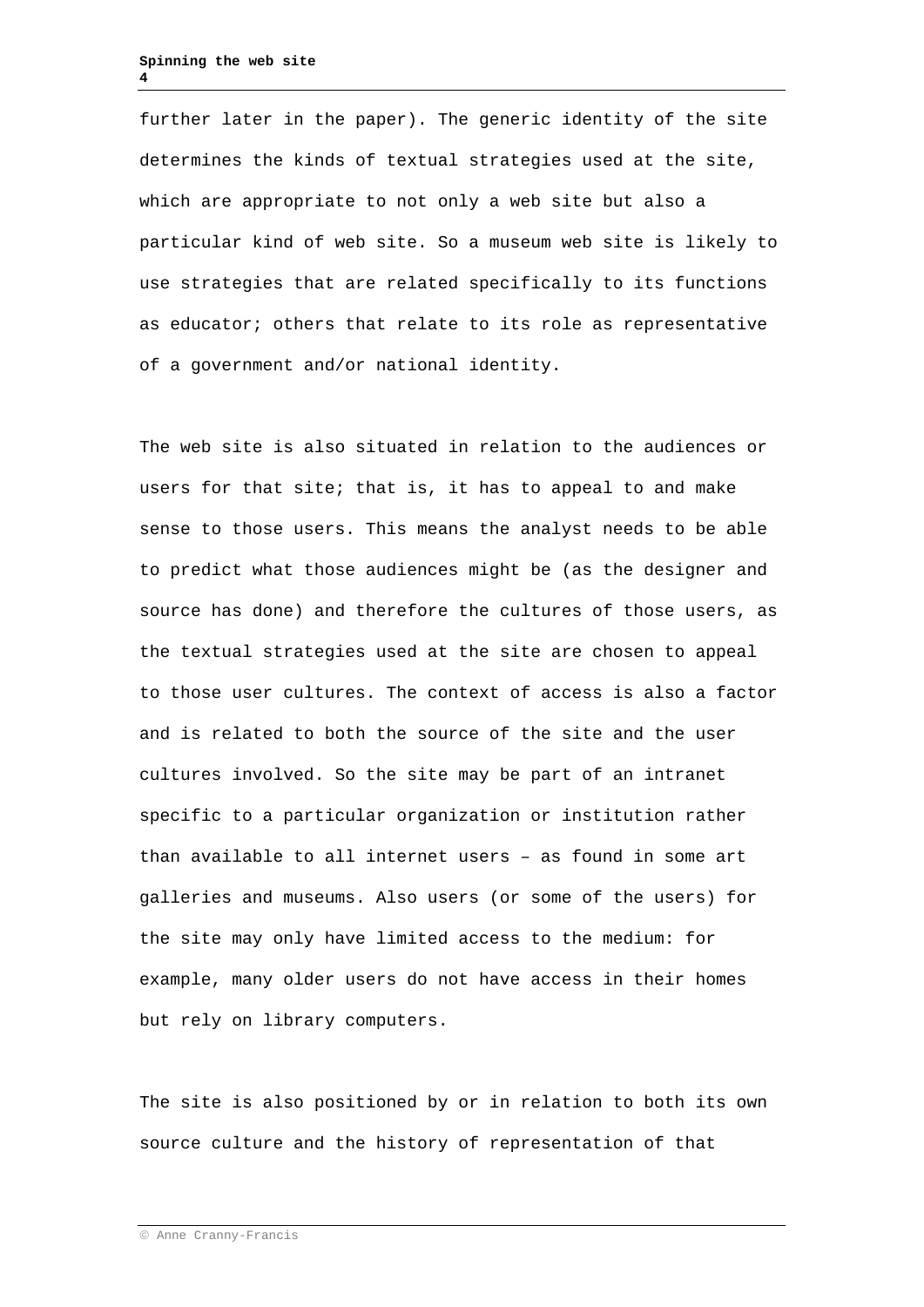culture and its products. So the organization or business (or individual) that is the source of the site has its own culture, related to its social, cultural and political function and practice. For example, a museum web site is embedded in a set of imperatives that relate to its disciplinary roots as a museum (with its own museological discourses) as well as to its role in representing – at least in Australia – the governments that have provided the funding and the community that it, and the governments, represent. As we have recently seen in relation to the National Museum of Australia, this is a very complex negotiation: see, for example, Windschuttle, 2001; Pegrum and Metcalf, 2001; Jencks, 2001; Ward, 2001; Stead, 2002; Davison, 2002; Morgan, 2002; Slattery, 2002; Bull, Stead and Ashton, 2002; National Museum of Australia, 2003; Casey, 2002; Atwood, 2003; Keniger, 2003. Business web sites have a source culture that is equally influential in the development of the web site. Consider, for example, the difference you might predict between the web site for a business such as retailer, David Jones [\(www.davidjones.com.au/home.jsp\)](http://www.davidjones.com.au/home.jsp) and that of independent Australian hip-hop producer, Obese Records ( "Fatter Than Ya Mama ") [\(www.obeserecords.com\)](http://www.obeserecords.com/). In all cases the history of representation of the products or information or services offered at the site is also crucial to the design of the site. That is, the designer of the site has in mind not only the representational practices of web-based texts but also earlier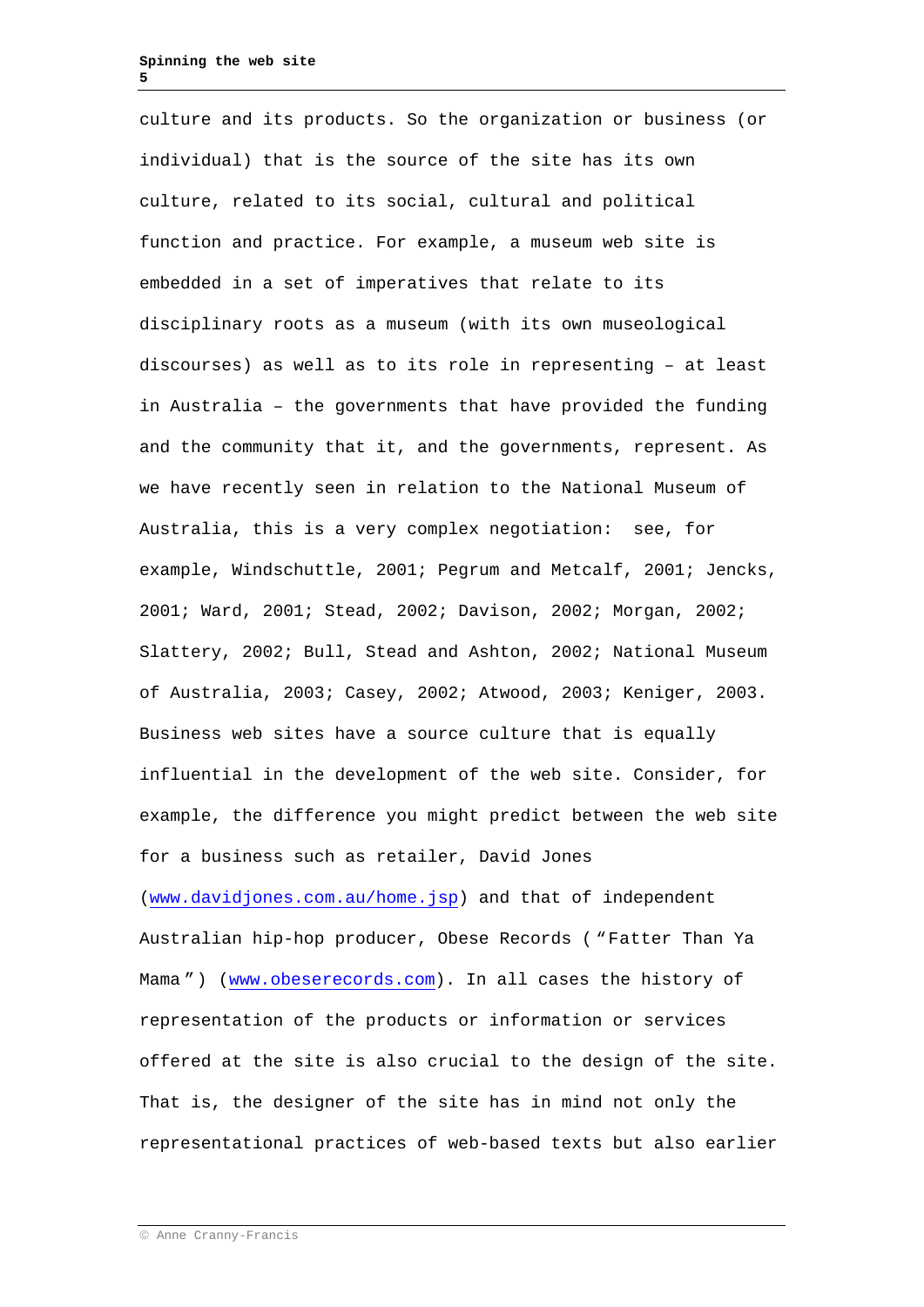modes of representation from which the web representation has been derived and to which it often refers. So, the museum has a history of scientific, anthropological and historical writing and visual representation; a department store retailer has a history of product marketing; an independent record producer also has a history of product marketing (though quite different from that of a department store retailer such as *David Jones*).

Research on all of these influences and practices is essential background to the analysis of a particular web site and its use of textual strategies. So the first step in analysing a particular web site is to locate the text as a social, cultural and textual practice. Having done this we may then move to the pages of the web site, analyzing the textual strategies used and the meanings they offer to users. We also need to consider the (hypertext) links – within the site and to other sites – as they reveal the implicit beliefs and values of the site. For example, we might consider the different value system revealed by an Australian Museum site that provides a link to the Australian Institute of Aboriginal and Torres Strait Islander Studies (AIATSIS) and one that does not. How have these two museums represented their relationship to Australian Indigenous knowledges and so to Australian Indigenous cultures?

Anne Cranny-Francis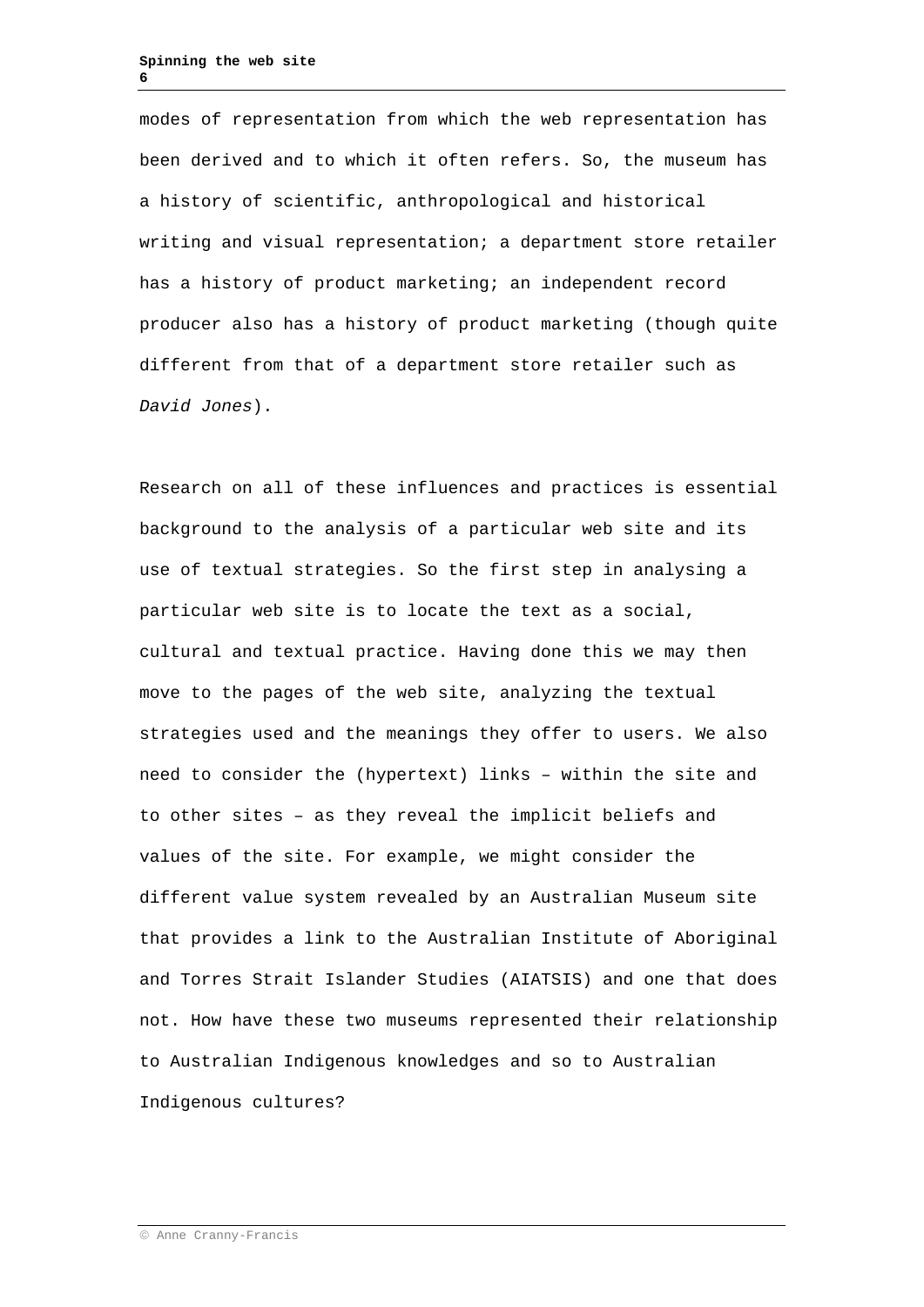So the analysis of an individual web site involves a large number of different, interrelated analyses, each with their own background information and knowledges. Further, the analysis is an iterative process, with the semiotic analysis of textual practice reviewed repeatedly in response to the research on each of the background and positioning practices involved in the design of the site.

### **Analyzing textual practice**

The following diagram is an attempt to capture the textual analysis of the web site, however, as noted above, this takes place in constant dialogue with the many cultures into which the web site is inserted and to which it responds. So new media literacies (applied to web sites) are construed in this diagram as deriving from and/or as represented by the skills required to understand and analyze both the semiotics of the pages of a web site and the site's information architecture, where that is understood as the set of links within the site and to other sites that reveals the underlying structure (architecture) of the site's meanings.

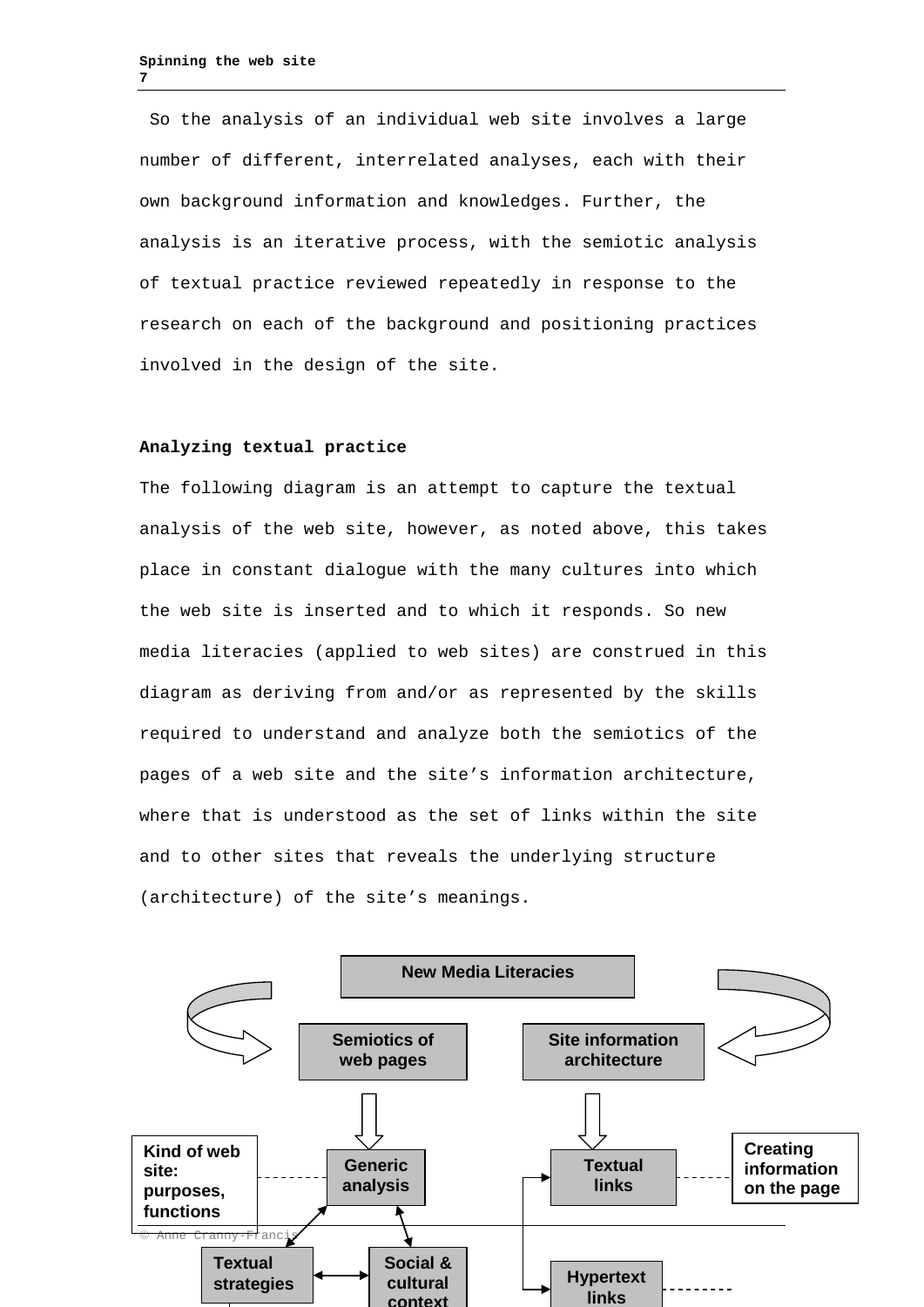**Creating information between pages**

The semiotics of the web pages is accessed by a combination of practices: generic analysis of the text (i.e. the web site), detailed analysis of the textual strategies used on the site's pages, and analysis of the social and cultural context of the site (referring back to the earlier discussion of methodology).

## **i. Generic analysis**

Generic analysis begins with the obvious first step of locating the genre of the text, which is 'web site'. This immediately identifies a range of characteristic properties, practices and possibilities:

- the text is digital and is either accessible through the internet, or is part of a network of computers (intranet) internal to an organization or business
- the site is accessed via a URL (Uniform Resource Locator), which is its address and is basically a set of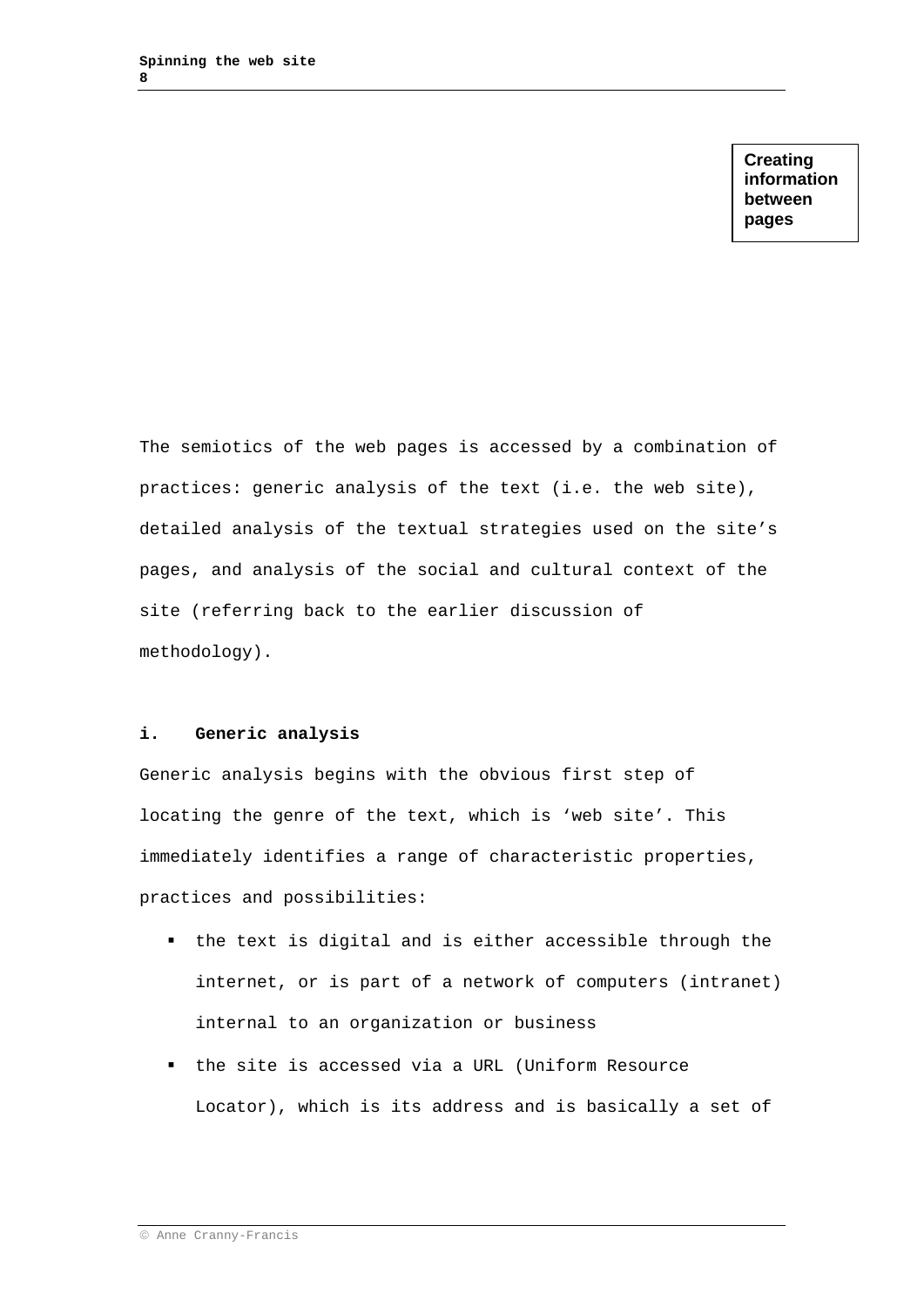pages linked together technically (and according to a logic that can be analyzed discursively)

- movement to and from the site, and between pages of the site, is enabled by clicking on the mouse (for most users) or by voice commands
- the source of the site is likely to be identified on the first page of the site, called the Home page (as well as on many other pages), which is particularly important as it usually determines whether a visitor stays at a site
- the Home page usually has a set of links to other pages on the site.
- choice of textual strategies used on the Home (and other) pages is determined partly by the technology available – bandwidth for delivery and computer memory, as well as access to programs

Having taken this step, we can then explore what kind of web site this is, since this will tell us a great deal about the textual strategies used on the site. At this point it may be useful to note that the notion of genre used here is derived from the work of Mikhail Bakhtin and is closely related to the social, cultural and political function of the site – rather than to a checklist of conventions or textual properties. To locate the kind or sub-genre of web site we might use a set of characteristics such as the following:

**Some types or subgenres of web site** **Characteristics** 

Anne Cranny-Francis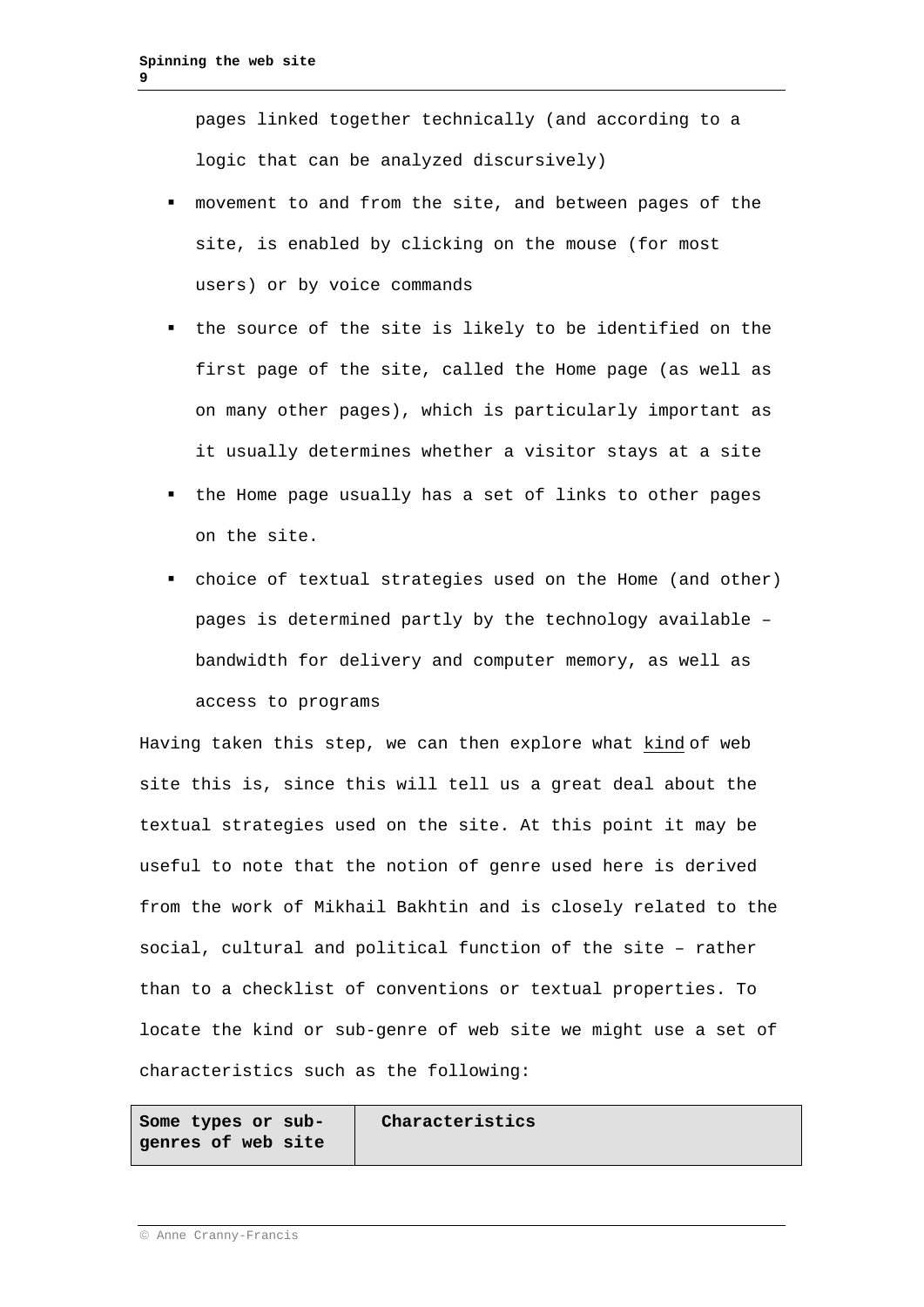| Government/Instituti<br>onal | serving the public, by giving access<br>to information<br>creating an identity for that<br>٠<br>government instrumentality<br>supporting the instrumentality by<br>buying products                                                         |
|------------------------------|--------------------------------------------------------------------------------------------------------------------------------------------------------------------------------------------------------------------------------------------|
| Commercial                   | selling a product or service<br>" creating an identity attractive to<br>consumers<br>" identifying the provider with the<br>product/service                                                                                                |
| Fan                          | " providing a creative outlet for the<br>fan<br>" publishing views and/or information<br>about the fan subject<br>" creating a community of fans to share<br>their interest<br>" identifying that fan as a supporter<br>of the fan subject |
| Educational                  | serving the clients by making<br>educational services available<br>" creating an environment for self-<br>directed learning<br>selling the service<br>constructing an authoritative<br>. .<br>identity                                     |

Table adapted from Cranny-Francis (2005: 45) Again, the value of this understanding of genre is that it enables us to compare and contrast web sites with a similar purpose and function (as do users and audiences moving between similar web sites). Of course, as with all understandings of genre it is important to note that most texts are combinations of genres (Derrida, 1980), though some might predominantly relate or refer to a particular genre. Museum web sites, for example, can be analysed as a combination of educational site and government or institutional site. We can then explore how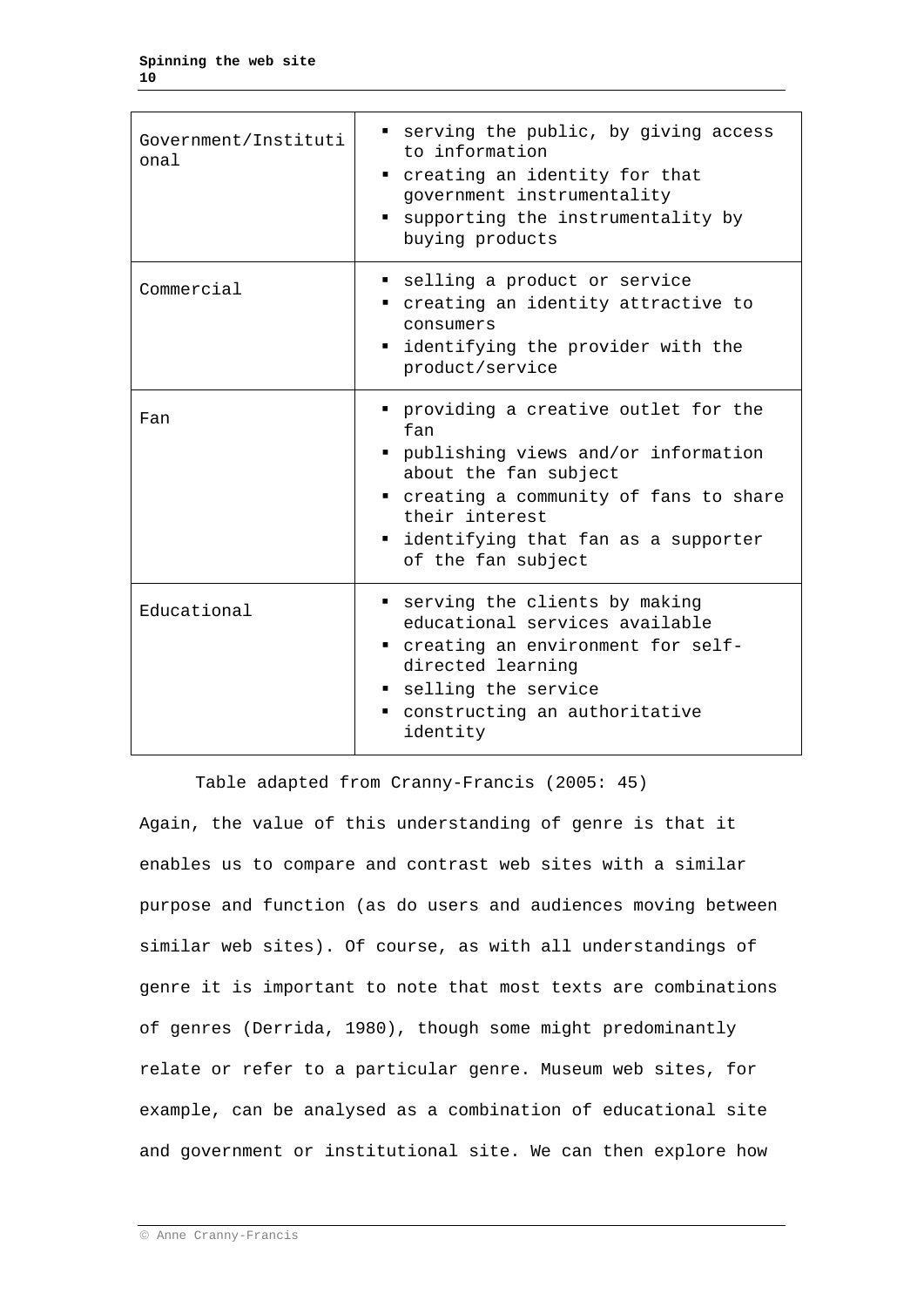a particular museum web site utilizes its semiotic resources to respond to the demands of this combination of genres, and we can also compare and contrast different museum sites for their responses to this complex task.

If we compile the list of issues raised by the combination of educational and government site as a profile of the museum

site, we have the following:

- How does the site serve the public; how does it give access to information - and what information does it give access to?
- What identity does it create for that government instrumentality, and how does it do this?
- Does it sell products and how does that relate to its overt aims?
- What sorts of educational services does it make available – to whom and how?
- Does it create an environment for self-directed learning – for whom and how?
- Does it 'sell' the institution as a public service to whom and how?
- Does it construct an authoritative identity to whom and how?

These questions lead us to the function and practice of the web site and enable us to make some judgments about the textual strategies used at the site. So, if we take as a case study, the web site of the National Museum of Australia we can start to unpack the meanings offered by the choice of textual strategies and by the links it makes available.

### **ii. Analysis of textual strategies**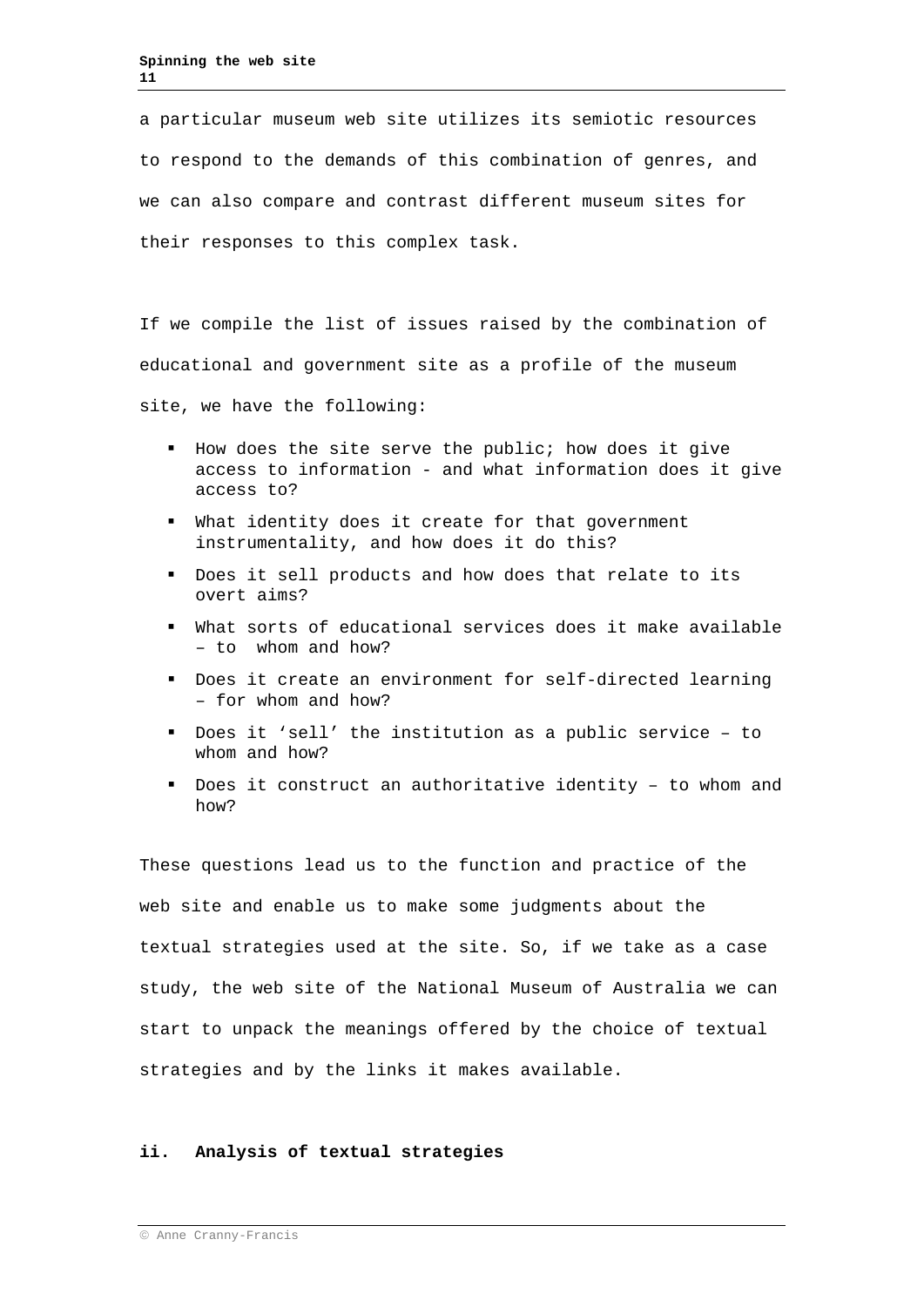Analysing the textual strategies on a web page is a very complex task as there are so many different choices and different combinations of choices available to designers. My study, *MultiMedia* (2005) is entirely devoted to the exploration of these choices – what they mean within a western cultural context (with its specific history of meaning-making) and the kinds of theories we can use to explore their derivation and significance. For the purposes of this study I am limiting the description of textual strategies to key features, which I shall then refer to the case study. In summary they are:

- Writing: language density, font, size, colour
- Visuals: colour, images, layout, style
- Sound: pitch, timbre, melody, spatiality, connection
- Movement: trajectory, as information
- Spatiality: metaphoric, physical, memory
- Connection: (user)subjectivity

Referring these properties to the current (4 May 2006) version of the home page of the National Museum of Australia web site [\(www.nma.gov.au\)](http://www.nma.gov.au/) we might make some preliminary observations. The language used on the Home page is simple, direct, and accessible to most (English-speaking) users; there are very few complex terms, no jargon or technical terminology. The most difficult expressions are the culturally specific metaphors, 'People of the Cedar' and 'A Summer of Cricket', the former referring to an exhibition of art works by First Nations peoples of Canada (People of the Cedar) and the latter to an exhibition about the summer sport of cricket in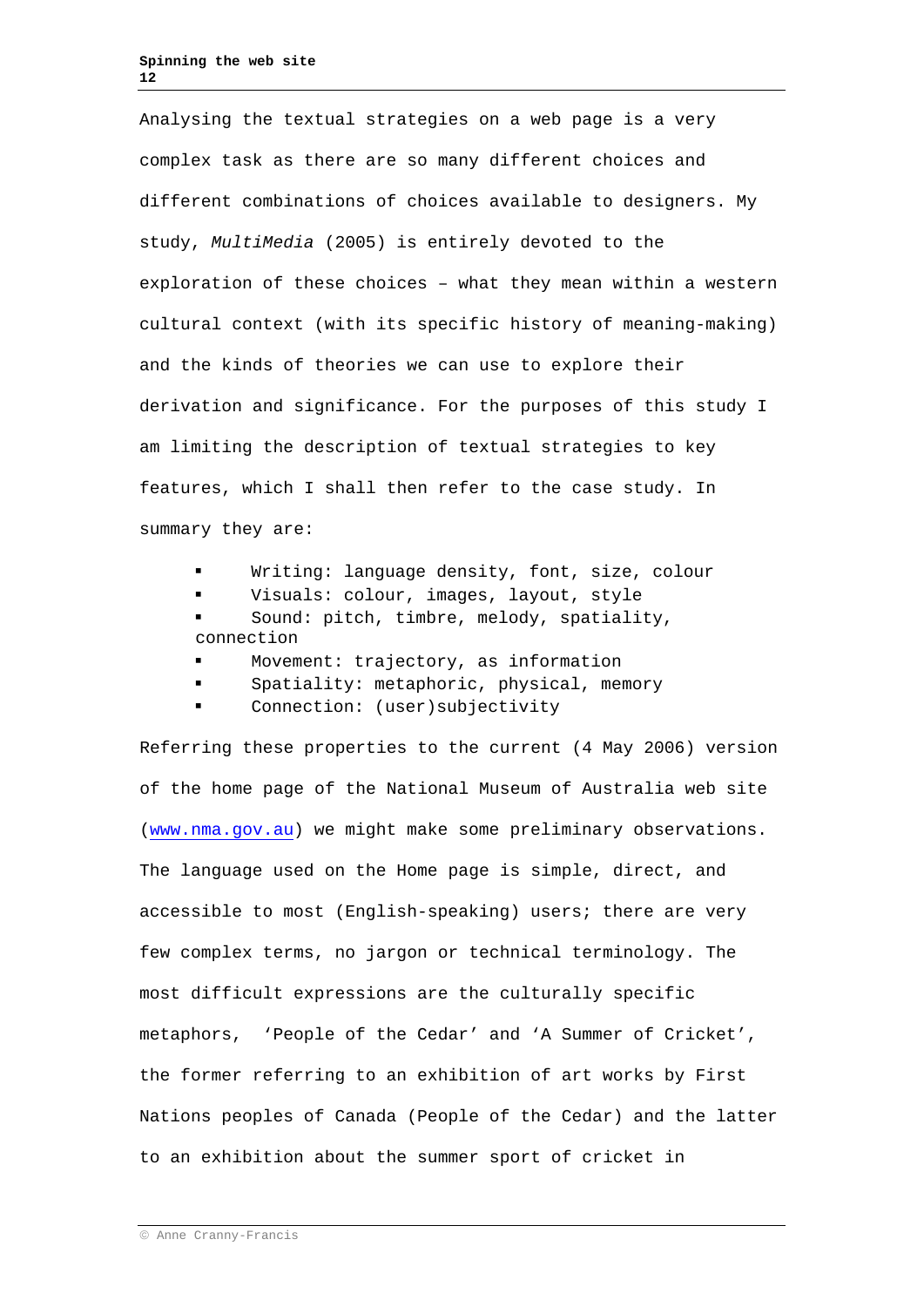Australia (as depicted on stamps). In terms of language, then, the site seems to offer no impediment to most English speakers; even quite young visitors (school children) would find most of the language accessible.

The typeface chosen for the site is a sans-serif font; a font without ornamentation (small strokes at the end of the main stroke) on each  $letter^{1}$  $letter^{1}$  $letter^{1}$ . This type of font is usually read as modern, direct and less formal than the decorative serif fonts – something like the contrast between copperplate handwriting and printing. Serif fonts are widely considered to be particularly appropriate to longer texts, like books and articles, because they are considered easier to read in large sections (though like everything in design, there are differing views). Sans serif fonts are considered appropriate for shorter texts where they attract the eye and engage readers boldly and directly. The sans serif font on the NMA page, then, can be seen as an attempt to engage directly and openly with the user by the site and its source, the NMA. An alternative approach would use the formal quality of a serif font to position the user or visitor as subordinate to the site and its source, and reinforce the authority (or authoritarian-ness) of both site and source.

<span id="page-12-0"></span> $1$  There are now a number of useful books available that discuss the meanings of fonts and other aspects of typeface design: see, for example, Heller 1997, 2001, 2002. See also the special issue of the journal, *Visual Communication* on " The New Typography " , edited by Triggs (2005).

Anne Cranny-Francis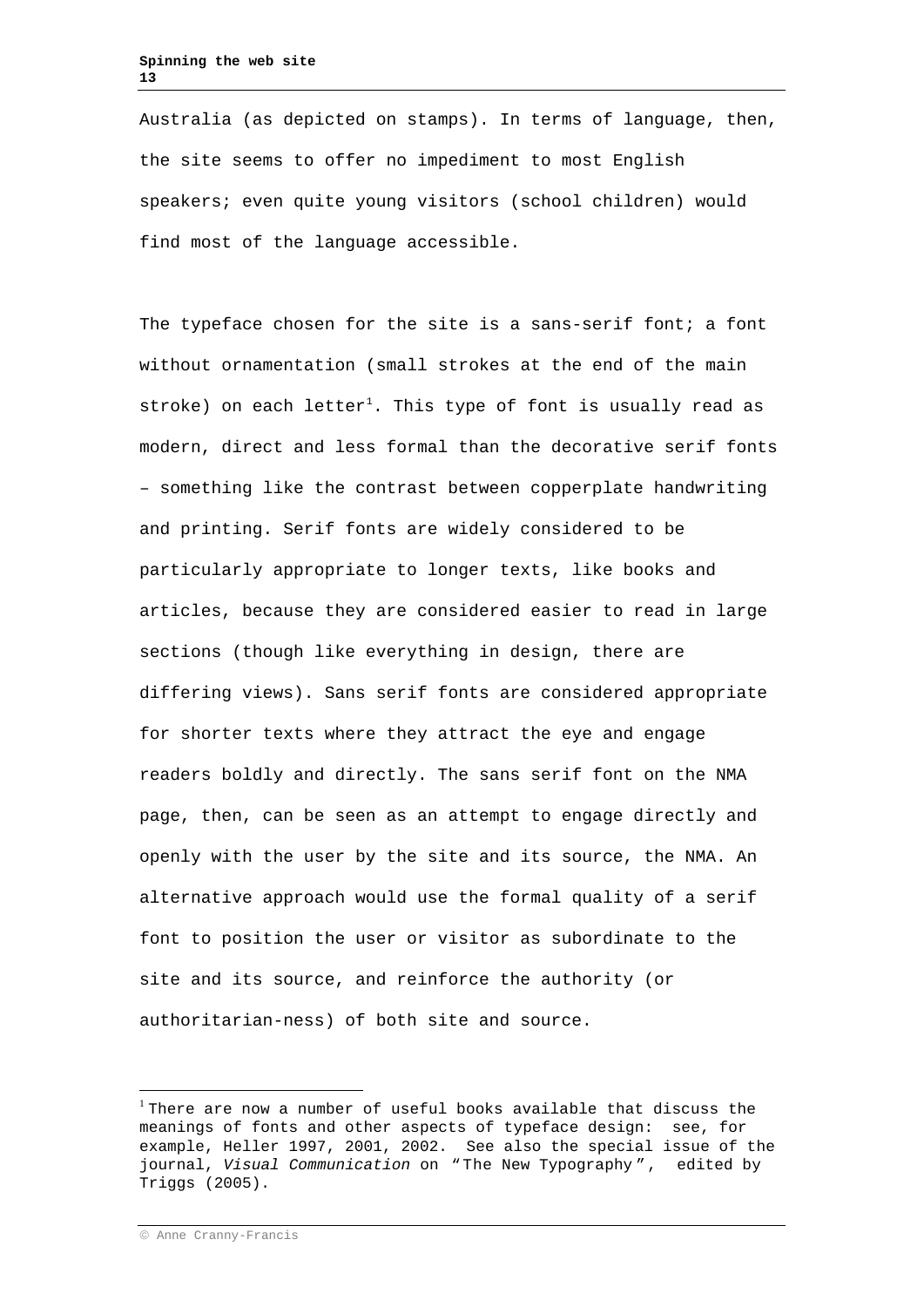The font also uses colour in strategic ways. Most of the font is black on white or white on black – familiar to viewers from most of the texts they encounter. However, in a couple of instances colour is used: the word, 'Canberra' which appears in the Museum logo (top left of page) is ochre/orange, as is the word 'Explore', which appears almost centre screen. The colour of the font links the two words, while the size of the word, Explore – it is the largest word on the screen – locates it as central to the project of visiting the web site (and by implication, the museum). So Canberra, too, is linked to the project of exploring the web site (and museum) and all of the meanings it articulates – whether or not the user ever physically visits the museum.

This can also be seen as central to the political project of a national museum, which is the exploration and representation of national identity. For Australians, if not for all international visitors, Canberra is identified as the seat of government. Exploring Canberra is, therefore, not simply a tourist venture; it is a exploration of the nature of Australia as a western society. So it is also significant that 'Canberra' and 'Explore' are coloured ochre, which refers not only to the colour of Australian soil, but also to Australian indigenous cultures (whose art work and ceremonials traditionally use ochre dyes). The implication here is that no

Anne Cranny-Francis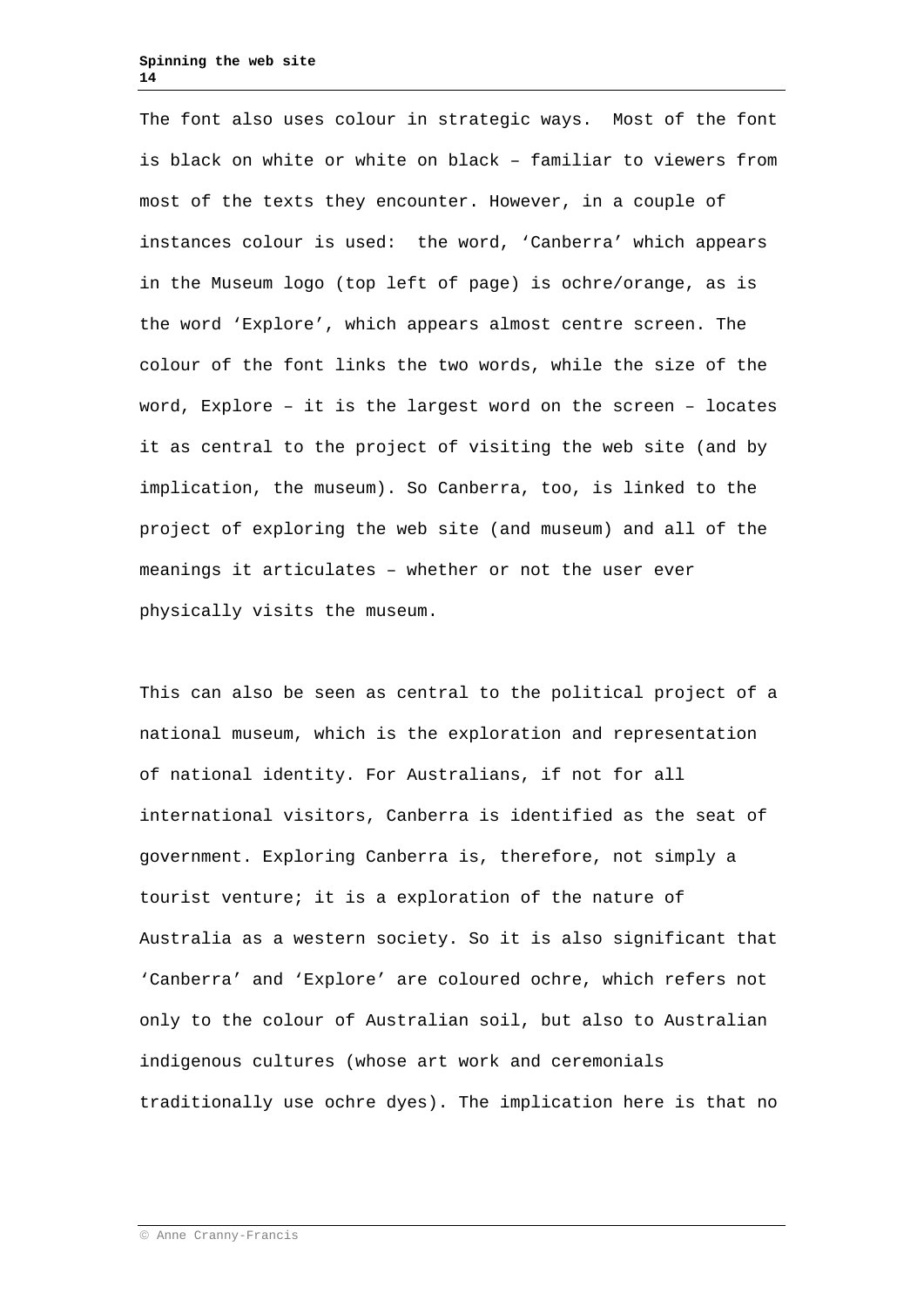exploration of Australian identity can take place without recognition of the primary status of indigenous cultures.

The visuals on the site continue this engagement with Australian identity. The site uses oranges (ochre), along with saturated blues and reds in large blocks to create a very bold, contemporary 'look', which simultaneously references the colours of Australian soil, sky and sea. The use of orange/ochre again refers to Indigenous Australia and visually problematizes the definition of Australian-ness, which is necessarily the major focus of a 'National' museum.

Another reading of this use of blocky saturated colour is that it attracts the attention of viewers/users. In interviews with curators at the NMA I was told of the views of the American designers who worked on the exhibitions of the NMA (the design tender was awarded to Anway, an American company), amongst which was the notion that primary colours are important in design as they attract the attention of the  ${\tt public}^2.$  ${\tt public}^2.$  ${\tt public}^2.$  The Australian curators were skeptical and wondered about the cultural specificity of this judgment; perhaps they only attract the attention of the American public? On web sites saturated colour retains many of the meanings it has in nonweb texts: it is associated with children (especially when

<span id="page-14-0"></span> $\frac{1}{2}$  $10^{-2}$  In these discussions the curators discussed the political intervention in the development of the exhibitions, the design tender that precluded Australian companies because of its financial penalties, as well as the parochialism of American designers who assumed that aesthetics were universal, not culturally-specific.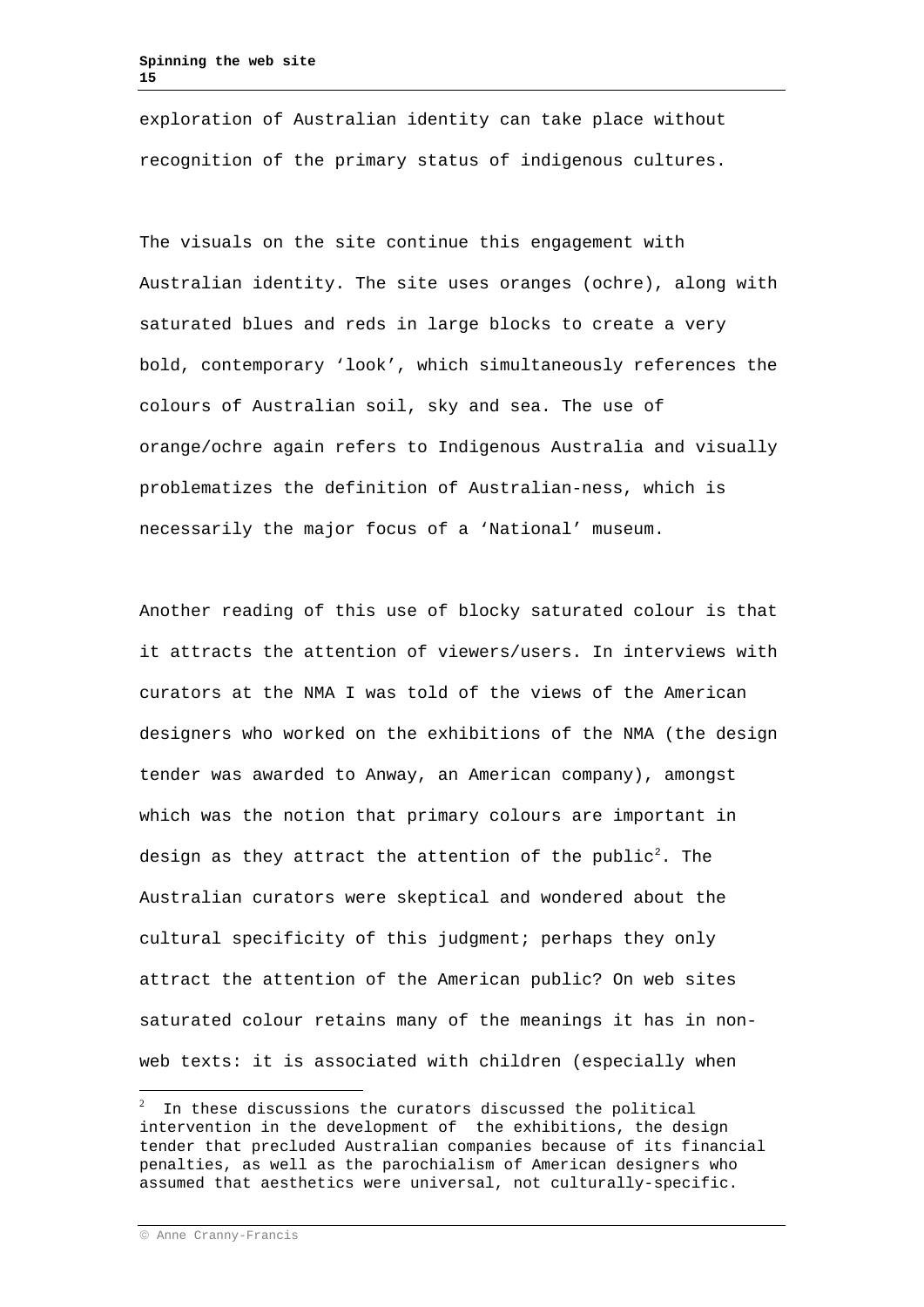primary colours are involved) and with controversial subjects or issues. In a sense the physical excitation of the molecules in saturated colours is reflected in and by their use with high-energy issues and/or for high-energy users (such as children). Overall we might agree that the site projects a high-energy engagement with users; there is nothing here of the staid authoritarianism of traditional institutional texts, conventionally expressed (at least since the nineteenthcentury in western societies) by the use of dark somber colours (grey, navy blue). It may be that this use of colour on the web site of an iconic Australian institution will seem to some (politically and socially conservative) users to be inappropriate – not sufficiently authoritative or serious. For others, however, it may represent a welcome demystification of the institution and its role. It may even enable engagement with the museum and its ideas to those who might otherwise have considered it too conservative or old-fashioned or authoritarian.

Another visual element that identifies the museum and its web site as Australian is the use of shapes. The top right hand quadrant of the site reproduces a section of the building in such a way that it recalls Uluru, which was a referent for the architects. The ochre and blue of this shape also recalls the location of Uluru – the great red rock against a brilliant blue sky. The uneven horizontal line that underlines this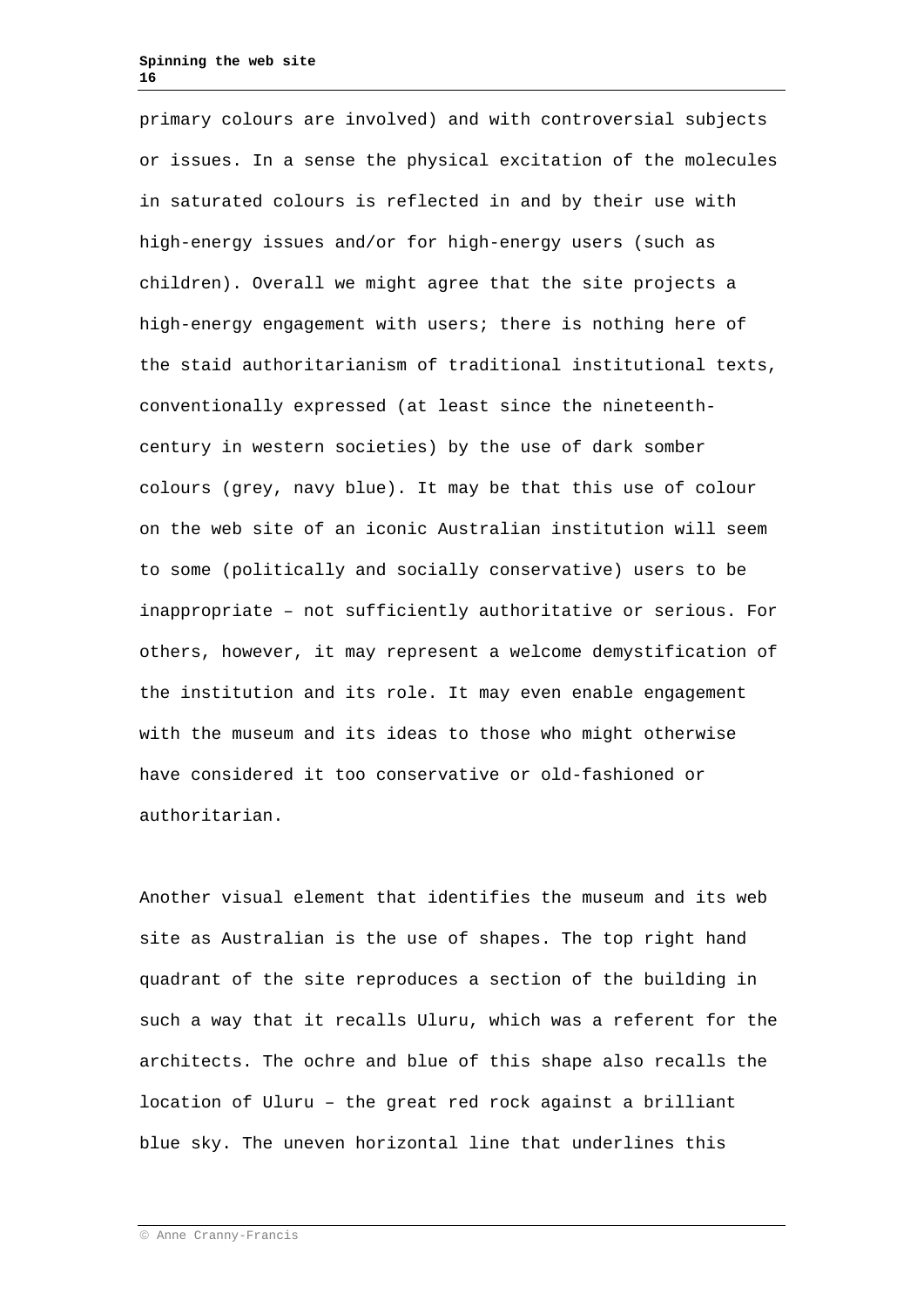image and traverses the page (more on this later) also has a geographical and cultural referent in the softly undulating line of the ancient, weathered Australian landscape. This reference is underscored by the use of orange/ochre that simulates the colour of Australian soil with which most Australians, even confirmed urban-dwellers, tend to identify. This is often an unproblematic – and unproblematised – identification for many non-indigenous Australians, yet it necessarily also raises the issue of land and its ownership or custodianship, and, therefore, the relationship between indigenous and non-indigenous Australians.

Another 'shape' on the page is the Museum logo – an erect twisting spiral, which most obviously refers to the orange and black covered walkway that the visitor encounters when physically approaching the NMA. It has been interpreted as a visual interpretation of Australian landscape, like the undulating horizontal on the web page. For some visitors this walkway, so possibly also this spiral, have a fairground reference that is indicative of the postmodern architecture of the site – which some like and others do not. The spiral also recalls the Boolean knot that is the central architectural motif of the building (Raggatt, 2005) and is used to articulate the spiritual journey on which such an institution (and its visitors) is engaged.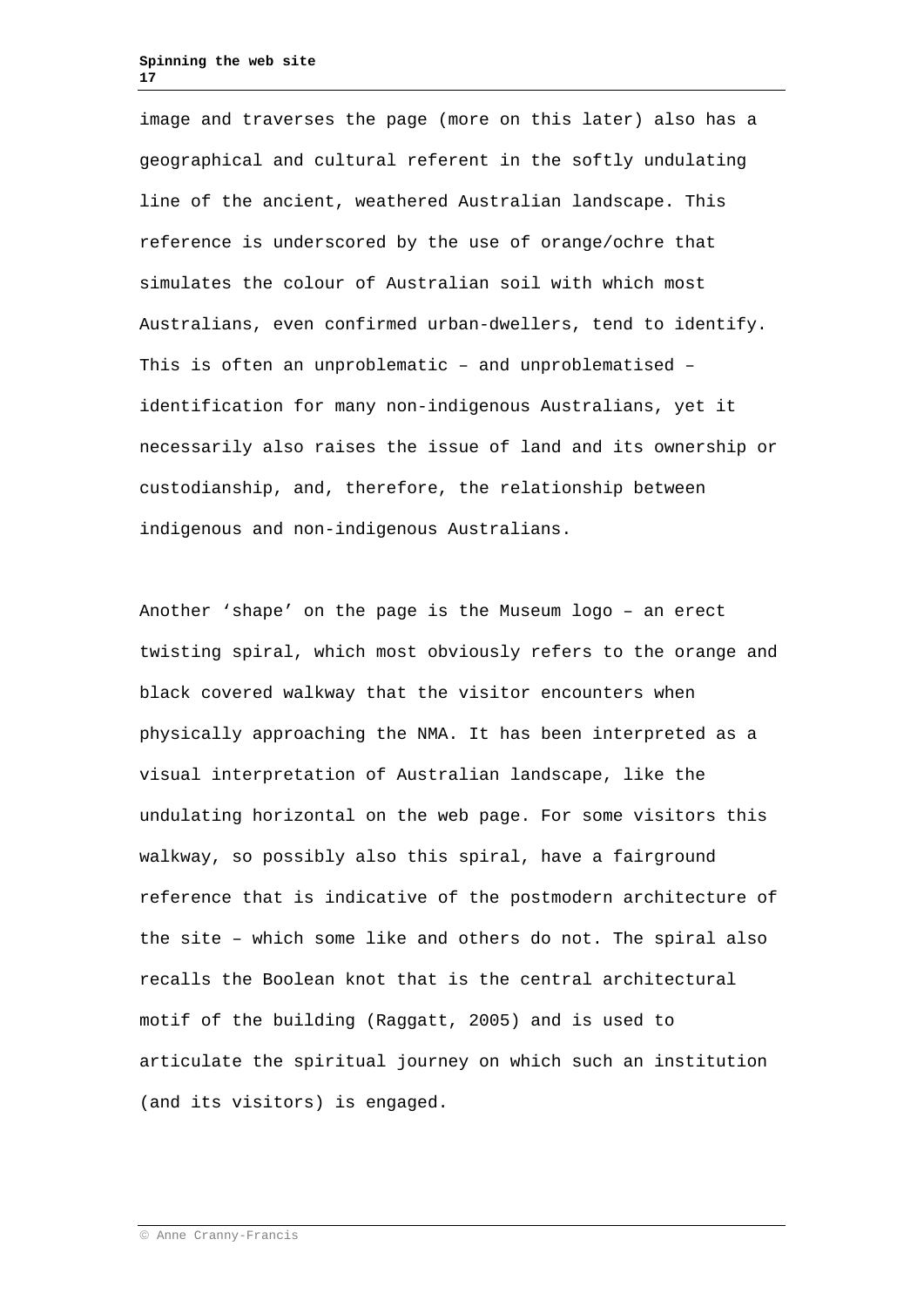The other striking shapes are the circular frames containing images that adjoin the History Browser, and which pop up on the page when it is first opened. These shapes are very like the click-wheel of an iPod, which may be an implicit reference. As such they would have particular relevance for the Generation X, Y (and Z) visitors who are represented by the smiling couple in the image above.

Most of the other images on the site feature people engaged in activities, most prominently the happy young couple at top right walking away from the museum. This couple can be read as a heteronormative referent, which places the museum's advertisement of its own constituency in line with that of most other advertising: youthful, heterosexual couple with possible mixed ethnicity (though this is quite understated). This pair could be in a Coca-Cola advertisement. They give the museum an updated image; this is not the fussy institution associated with school trips and pensioner outings, but a place that Gen X and Y are happy to visit.

The other images of people are in the monochrome picture links to different activities, where they confirm that the museum is indeed a 'people place' not just a repository of old things. Even so, neither the people in these snapshots, nor the happy couple, gaze directly at the viewer/user; there is no eye contact. This creates distance between user and museum/web

Anne Cranny-Francis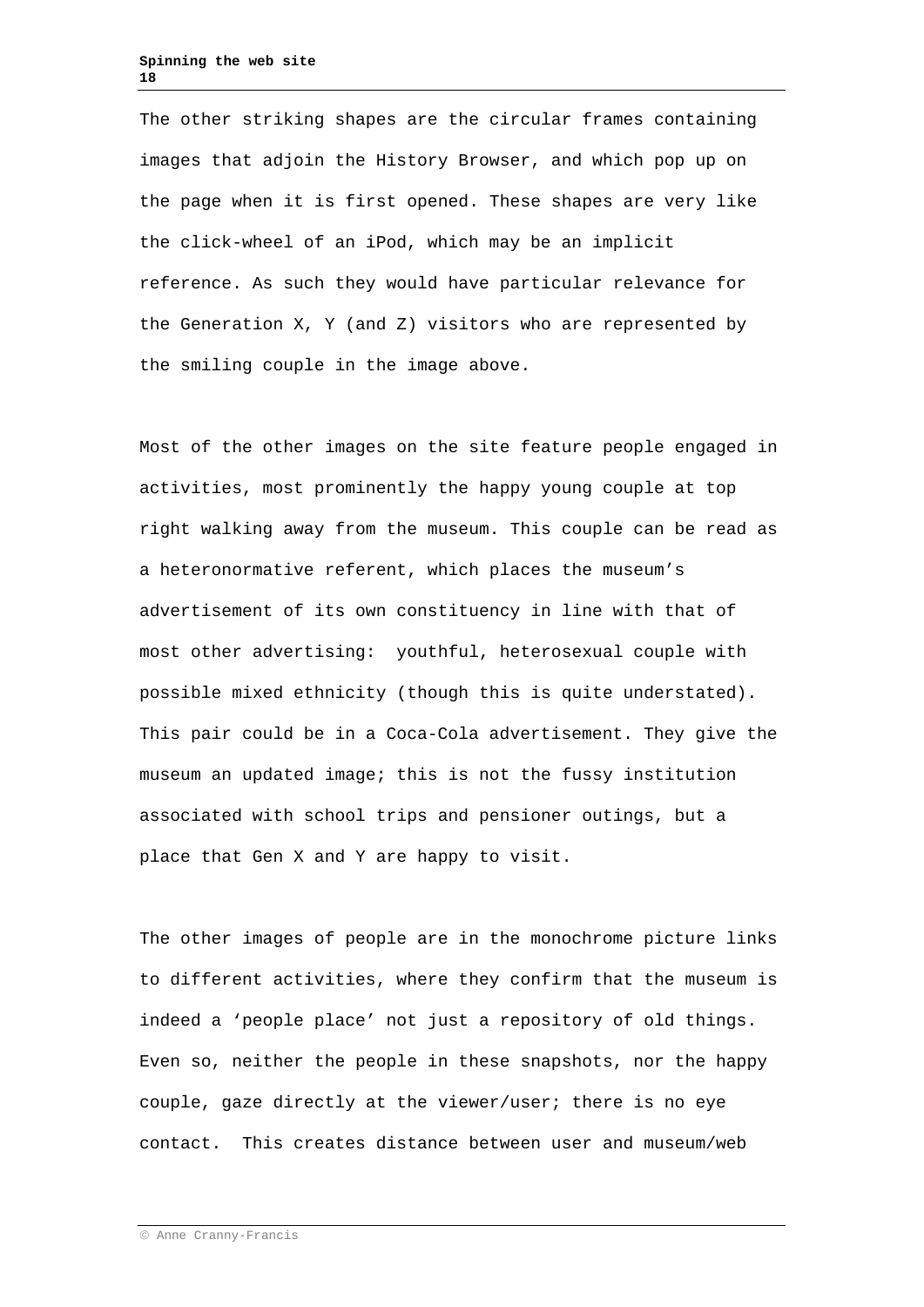site, which may reflect something of the detached or scholarly relationship assumed between the museum and its visitors. That is, while visitors or users are encouraged to engage with the museum and its web site, the relationship is nevertheless that of educator to student. (By contrast, consider a web site such as that of Obese Records mentioned above, where artists are generally pictured gazing directly and boldly at visitors to the site; or the smiling images often used to invite people into service-oriented sites.)

Another major element of any visual design is layout, how the different parts of the visual image are arranged in relation to one another – like the misé-en-scene of a movie. In order to explore the layout I have used the layout diagram developed by Gunther Kress and Theo van Leeuwen in their book, *Reading Images* (1996).



Based on Kress and van Leeuwen, *Reading Images* (1996)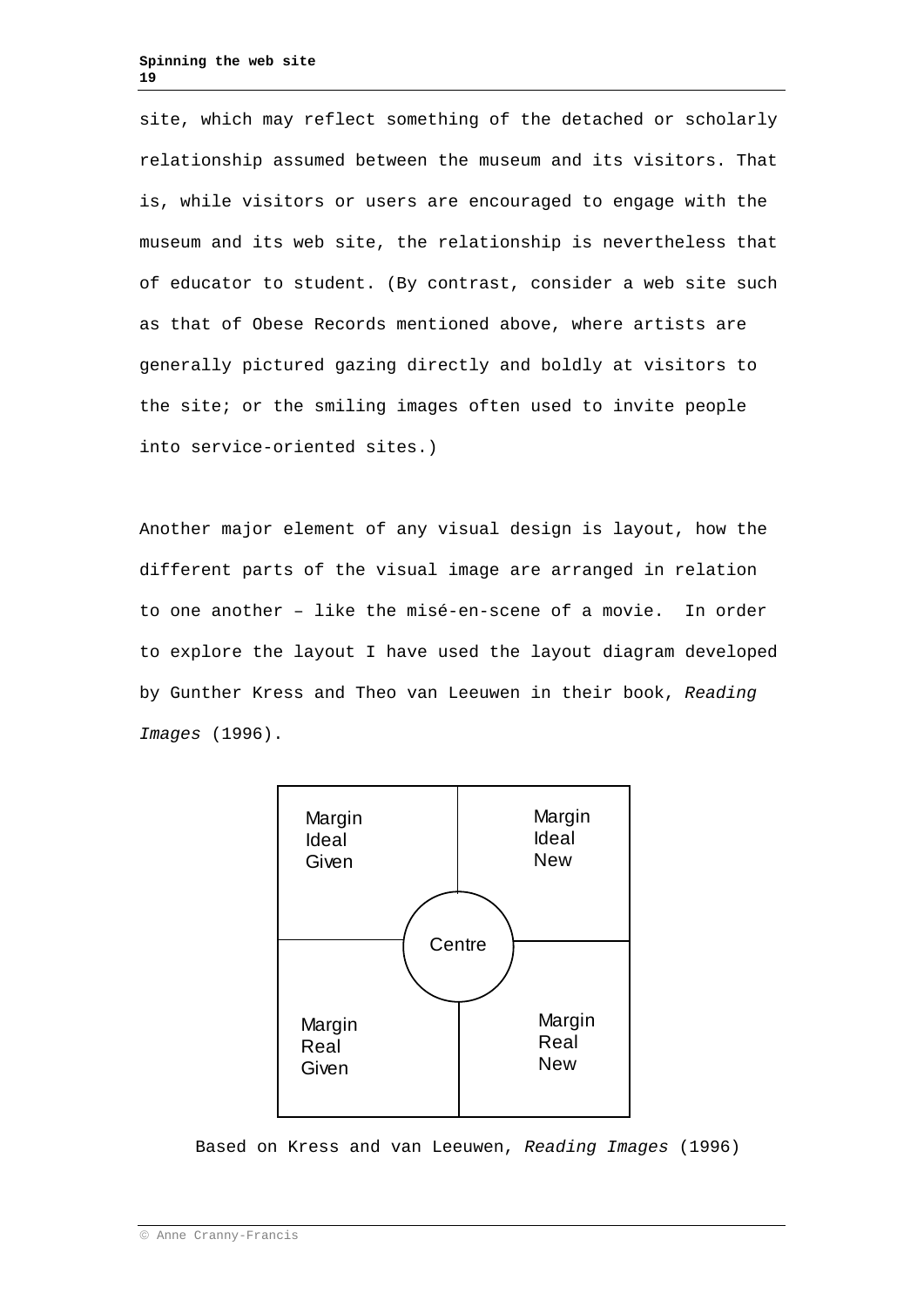In this diagram, which maps the layout choices within contemporary Western visual culture, the Centre is the place of most prominence or salience. In designs with a central element, we need to make special note of what is placed in this position. Kress and van Leeuwen also divide the layout into four quadrants, with different properties assigned to left-hand and right-hand positioning, and to top and bottom positioning. So elements that appear in the left-hand side of the layout (Given) are conventionally elements that are familiar or known to the viewer – either in the particular or in the essence of the idea they represent. The elements on the right-hand side (New) tend to be unfamiliar or new – again either in the particular or in the idea they represent. Kress and van Leeuwen note that this layout is culturally-specific and that it maps the most conventional arrangement of materials – which means that it can be used differently and innovatively to present ideas differently. So someone may want to present a new or innovative idea but not have the viewer confronted with its newness. Placing it in the left-hand side of the layout performs a visual sleight-of-hand where the viewer is led to assume that he or she must already know this (or has simply overlooked it) because it is in the position of 'given'. Similarly, a familiar idea or object may be given a new or different look by placing it in the right-hand side of the layout. Kress and van Leeuwen also divide the layout into top and bottom, where top is the place of the 'Ideal' – the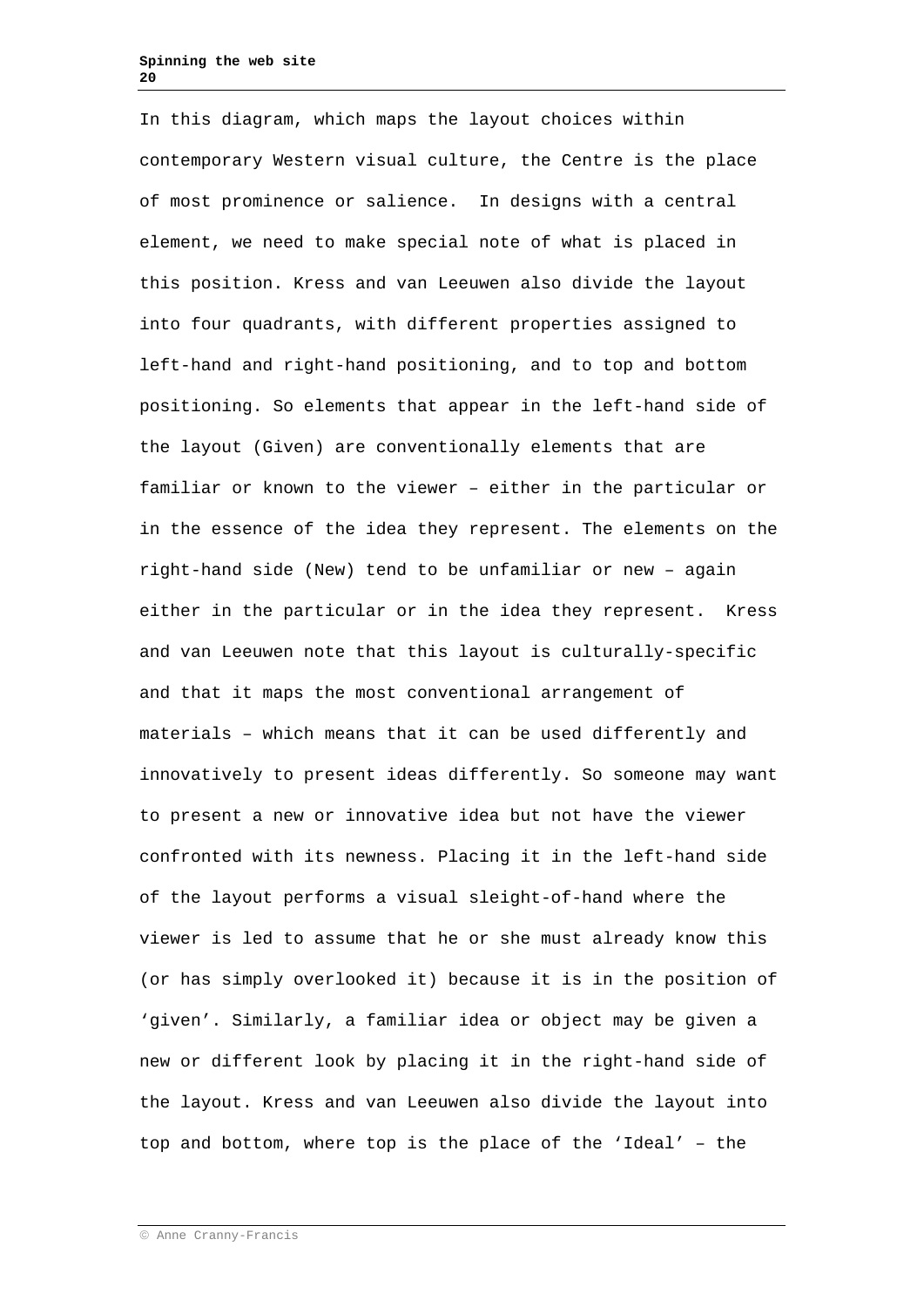essence of an idea or object – and bottom is the place of the 'Real' – its everyday or material realization. This is also a culturally-specific mode of visualization, and again it can be used in subversive ways by the designer or composer of a visual layout to create meanings.

Applying this layout diagram to the NMA home page we find there is a centre focus, which is on the word 'Explore'. We have already discussed the prominence of this word created by its size and colour; its position in the layout confirms that 'Explore' is to be seen as a major activity for users at the NMA web site. The most obvious objects of this exploration are " Australia's Land. Nation. People." – as spelled out in the adjoining words, which are also the organizing terms for the museum exhibitions. By preceding these words with the invitation/imperative 'Explore' the site constructs the relationship between itself (and the museum) and visitors as active and engaged. The link boxes that flank the word, 'Explore' can then be read as its visual explanation or definition: Collections, Exhibitions, Events and Bookings, Get Involved, Play, Behind the Scenes. So the layout of the web site invites users to explore Australia's Land, Nation and People through a series of activities that are located at the NMA web site.

Anne Cranny-Francis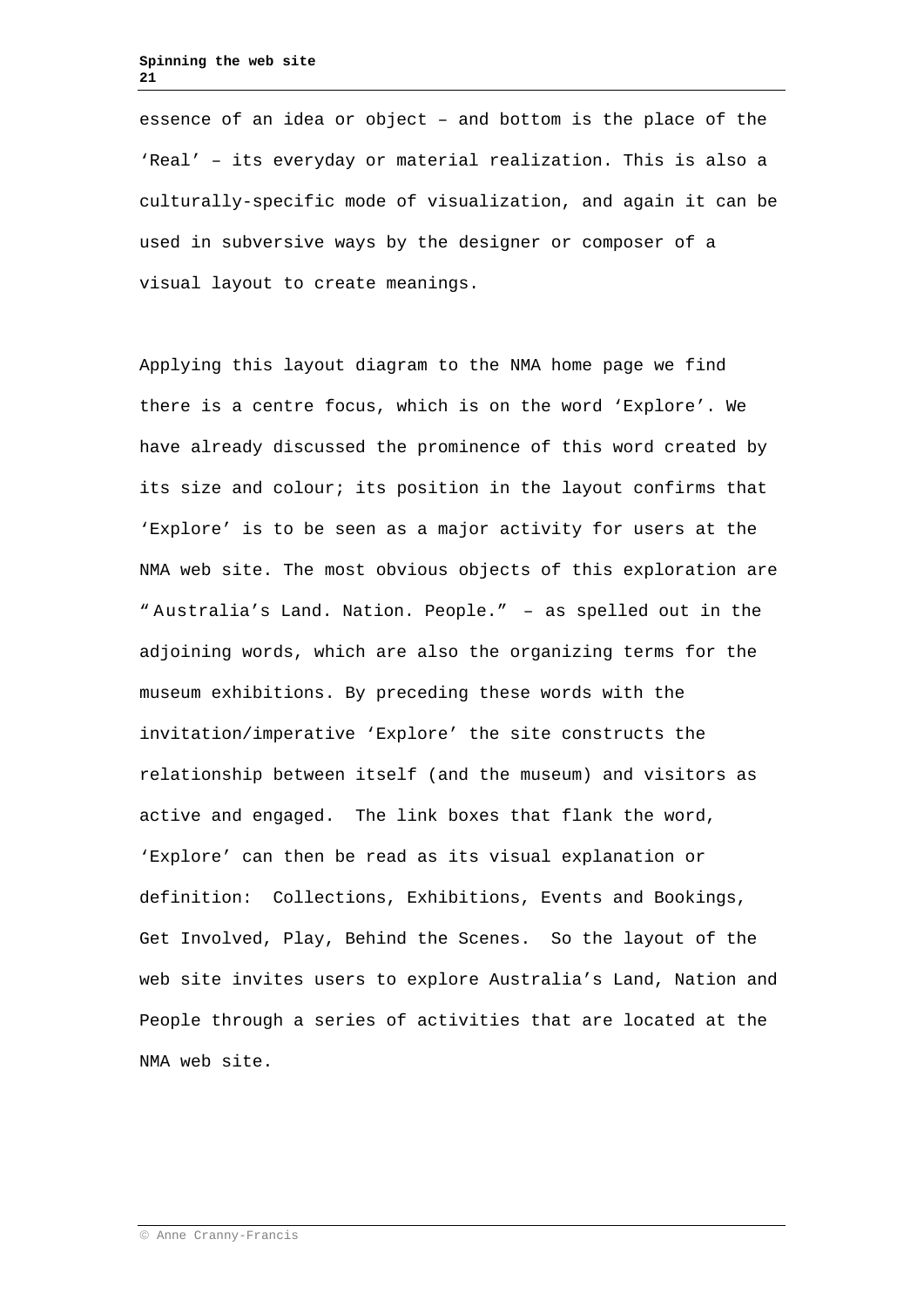As viewed at 4 May, 2006 the top left quadrant (Given, Ideal) announces a new journal, *reCollections: Journal of the National Museum of Australia.* In this position the announcement achieves several aims. Firstly, it advertises this new journal as a function of the museum, establishing the institution's scholarly credentials. Secondly, by placing the announcement in the left-hand side the web site identifies scholarly activity as an assumed or 'given' feature of the museum, not as something new to its 'essence'. Thirdly, it completes the identification of this scholarly essence with the museum by tucking the announcement underneath the words 'National Museum of Australia Canberra' and the icon/logo of the museum.

On 4 May, 2006 the bottom left-hand side of the page contained several announcements in its 'On Today' section: Exiles and Emigrants: Epic Journeys to Australia in the Victorian Era; People of the Cedar; A Summer of Cricket. Placing the 'On Today' section – and Links to other pages on the site (bottom right) – in the bottom segment of the page, with the Museum name and logo, and the physical image of the NMA, in the top section of the page visually creates a very interesting argument: that the essence or Ideal of the site is the Museum and the exhibitions (along with the ideas they articulate) are the Real. On the one hand, that confirms that the site's principal function is to promote the NMA. However, it also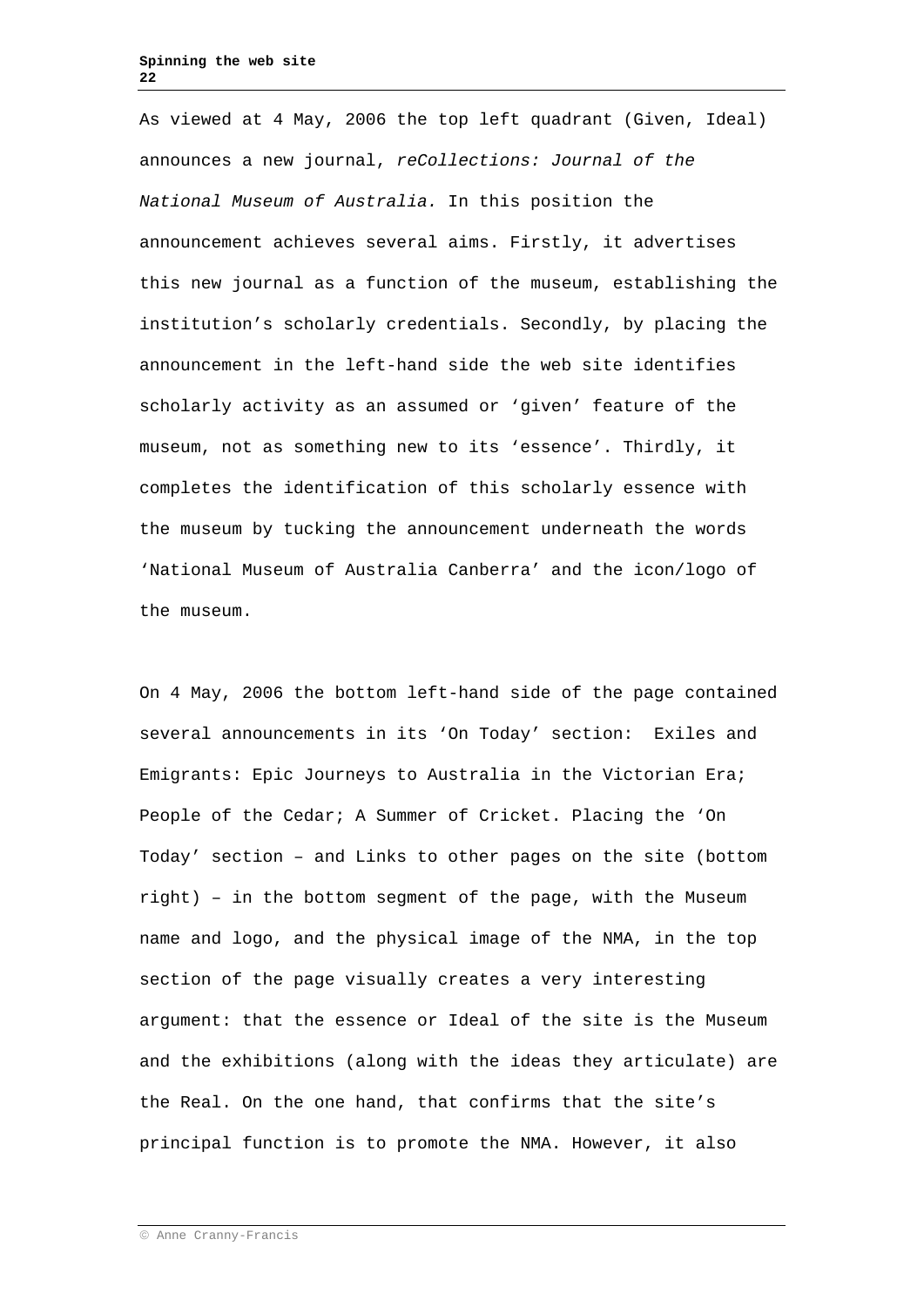constructs the exhibitions and the ideas they present as realizations of the Museum. In other words, it implicitly deconstructs the practice of the museum (any museum), which is to create (not record) the ideas and meanings it presents to the public.

Placing 'On Today', 'Search', 'Calendar' and 'Shop' links in bottom left identifies them as 'Given Real'; that is, as elements we would expect to find on the site (and at the Museum), which are also part of its everyday reality. Which is that it must attract and maintain a visitor base that will regularly visit the site (hence "On Today " and "Calendar "), to which it will sell products to help finance the museum ( "Shop ") and which it will entertain and/or educate ( "Search "). At bottom right is the History Browser link, with a series of related links embedded in circular frames containing images of places and people associated with historical events. So the History Browser and its links are constructed as 'New Real': that is, the 'history' found at these links is a new realization of the museum as an institution – a statement of the role of the institution. However, as noted earlier, it is also an interesting deconstruction of what is meant here by 'history', which might be considered by some as the essence of which the museum is a realization, rather than vice-versa. This suggests further that 'history' is interpreted here not as a dialogue or a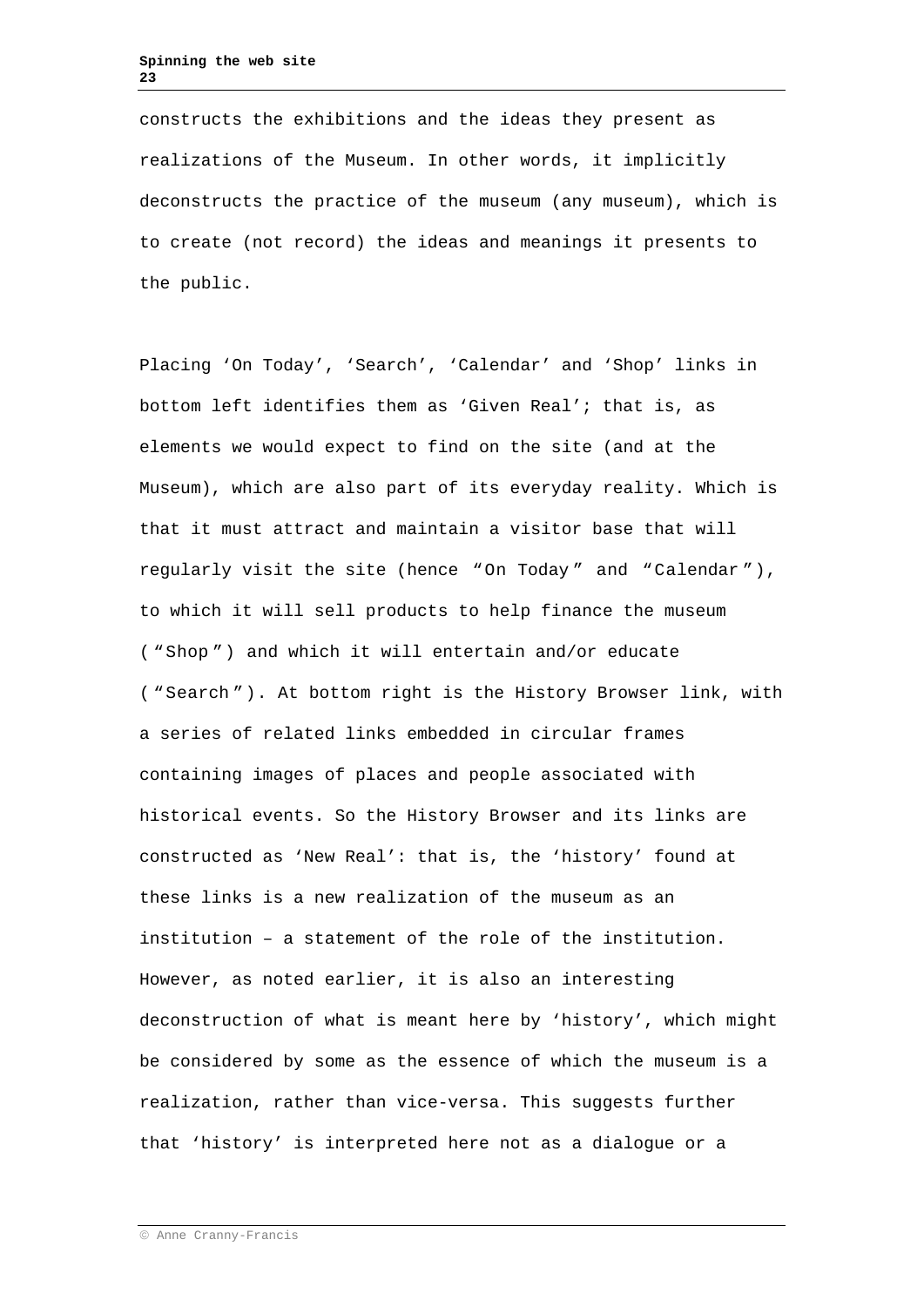theory or a set of legitimating practices, but as a set of facts that are the everyday reality that realizes the museum. Which seems to be how the government believes the museum should act – the museum determines what is history, not viceversa – a notion that many historians and curators contest.

So the layout of the page creates a complex set of meanings, which essentially is the set of problematics in which contemporary museums are embedded. These include debates about the nature of history and the role of the museum as a public institution; the relationship between indigenous and nonindigenous peoples; the relationship between public and private funding of public services and institutions; the relationship between entertainment and education; the role of government in relation to educational content.

Sound also plays a major role in meaning-making in any text in which is operates, including web sites. The NMA does not use sound on this site – and it must be said that, given the limited bandwidth available to many Australian users, this is a very practical strategy. If users do not have sufficient bandwidth to receive sound effectively on a web site, then the halting, poorly realized sound text is more distracting and annoying than entertaining or educational. However, this is primarily technical issue and many sites do use sound, despite the limitations for users – and many more will do so in the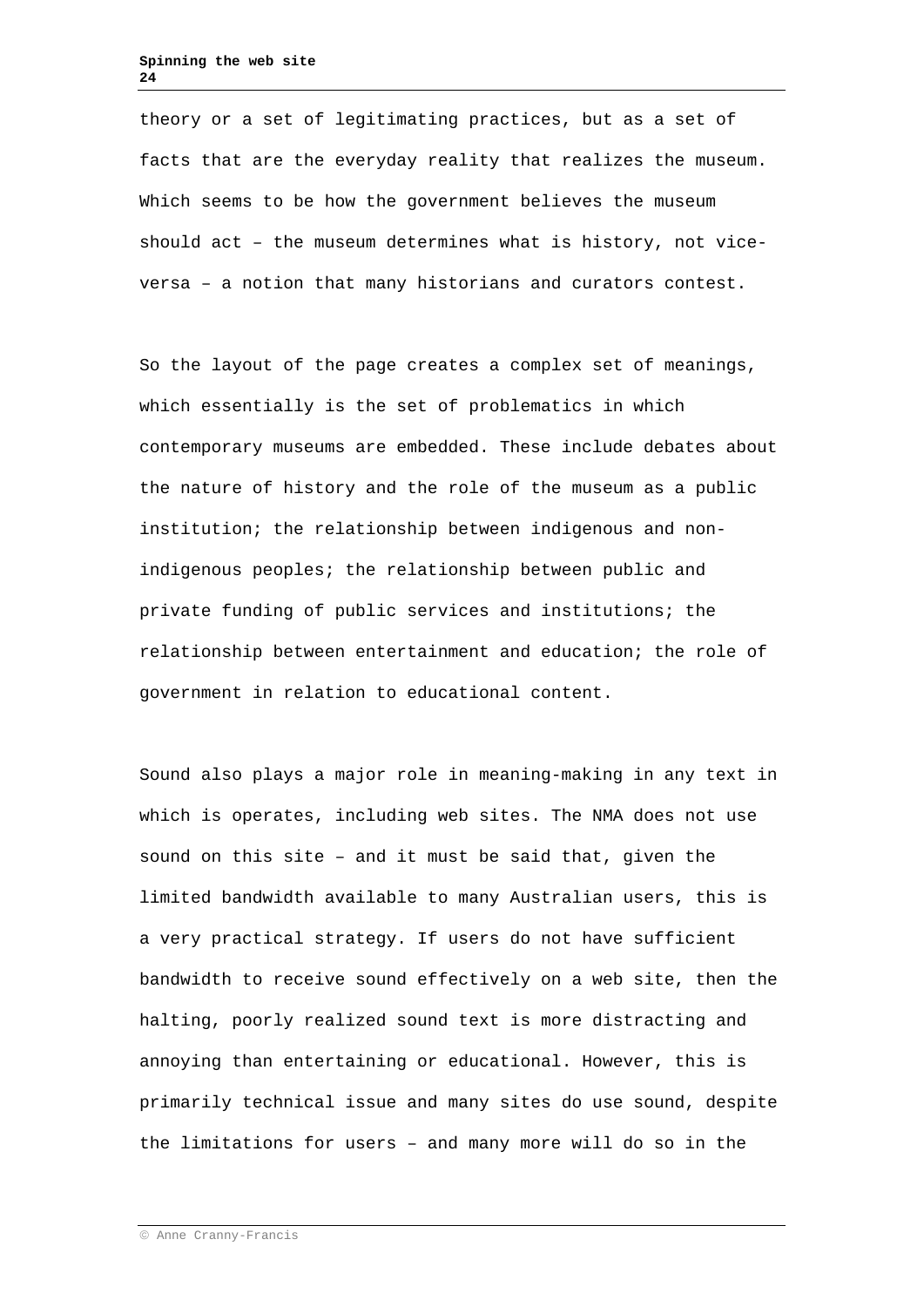future, when the (distribution) technology improves. *MultiMedia* (2005) includes a chapter on 'Sound' that describes many of the ways in which sound creates meanings for users and listeners, and explores some of the theories used to understand the cultural significance of different kinds of sound, including voice, music, sound effects, ambient sound and the soundscape itself $^3.$  $^3.$  $^3.$ 

Another meaning system found on many sites is movement, which includes elements on the page that physically move as well as trajectories that prompt the user's eye to move in particular ways around the page. On the NMA Home page the links accompanying the History Browser at bottom right move; they bob like bubbles when the user moves the cursor over them. This might seem a whimsical touch, except that it caused my computer to crash every time I tried to access them. This may be a platform problem (Mac versus PC) or it may be the limitations of the computer I am using, but it was very annoying – especially when I once lost quite a lot of work. So it is important to note once again that there are practical considerations that may limit the choice to use certain meaning-making practices on/at a site.

<span id="page-24-0"></span> $3$  See also my paper, "Mapping cultural auracy: the sonic politics of *The Day the Earth Stood Still* " in *Social Semiotics* (forthcoming) for a more focused attempt to develop a methodology for studying sound in specific contexts.

Anne Cranny-Francis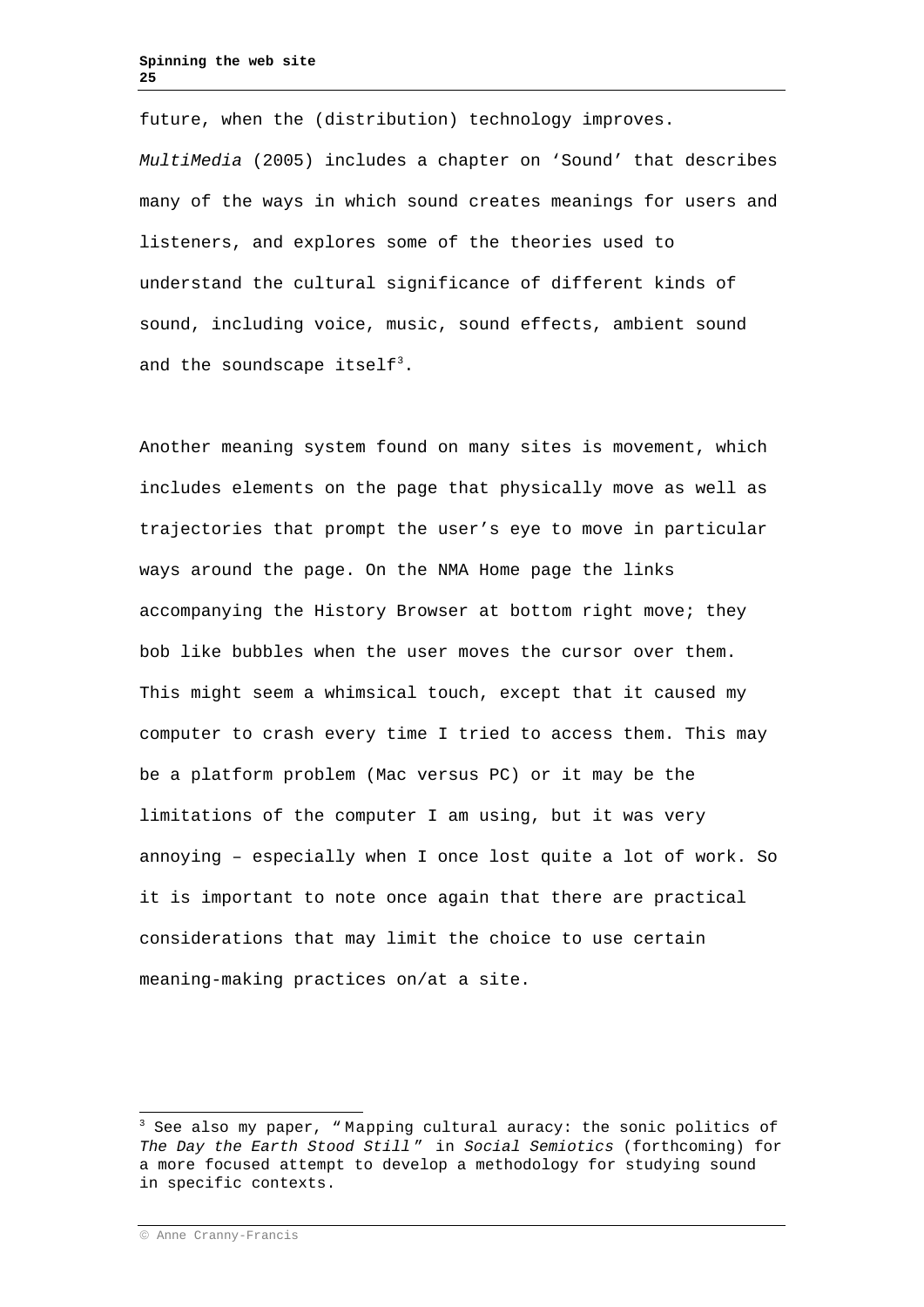The likely referents for the links are the computer games that are popular with many people, though primarily children and men. The click wheel visual referent, combined with their erratic movement, recalls many of the simple games that were first developed for digital technologies and still are found on mobile phones, which are a major technology in the lives of children and teenagers. So this movement seems less related to the content of the links than to making them accessible and entertaining for users.

The page has many prominent trajectories, including a horizontal vector traced by the undulating ochre line that traverses the page, and several vertical vectors created by blocks of colour. The horizontal vector signifies an ongoing, if not continual (non-dialogic), narrative. That is, the progress narrative that characterizes bourgeois western societies is typically represented as a left-to-right arrow, which we might contrast with the cyclical structures used to characterize non-bourgeois thinking – frequently described as 'non-linear'. This horizontal line, however, varies in width, moves up and down, and in places resolves into a series of pixelations that recall the dots on indigenous paintings – a reference confirmed by the ochre colour of the line. In this way the trajectory of Australia's Land, Nation and People is shown to be not a simple progress narrative – often identified with colonialist thinking – but a complex and dialogic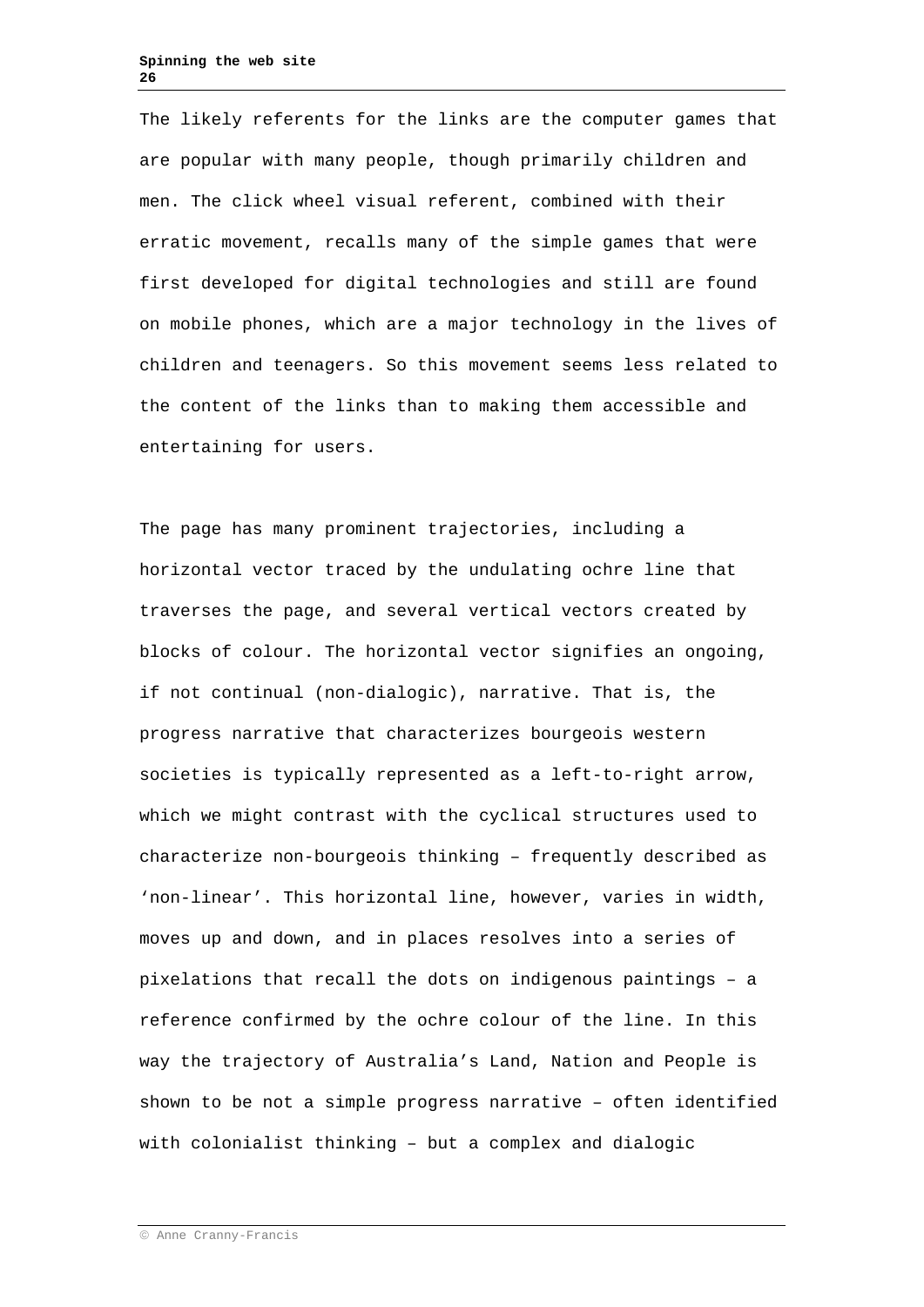narrative that involves different stories and different histories, including most importantly the indigenous narratives that offer a very different version of Australian history.

The page also has a strong top-down trajectory, created by the red block or wedge at left that narrows from top to bottom, which is reinforced by the congruent blue wedge in the adjacent architectural image. The top-down trajectory is a conventional representation in western cultures of the notion of realization: the essence or idea that is made concrete in the everyday. This is echoed in Christian theology in the relationship between God and humanity, familiarly visualized (e.g. in religious art) as a top-down, Heaven above and Earth below, trajectory. This trajectory reproduces conventional western metaphysics, which informs the page layout – and, therefore, the dialogue about the relationship between history, the museum and everyday events discussed earlier.

There are also other trajectories on this page, making it visually 'busy' – especially when the cursor is moved around the page and activates yet other movements. These cursoractivated movements are often towards the user and signal an engagement with the page. The busy-ness of the page, enhanced by the use of adjacent, strong (saturated) colours, has a similar effect to that of the saturated colour blocks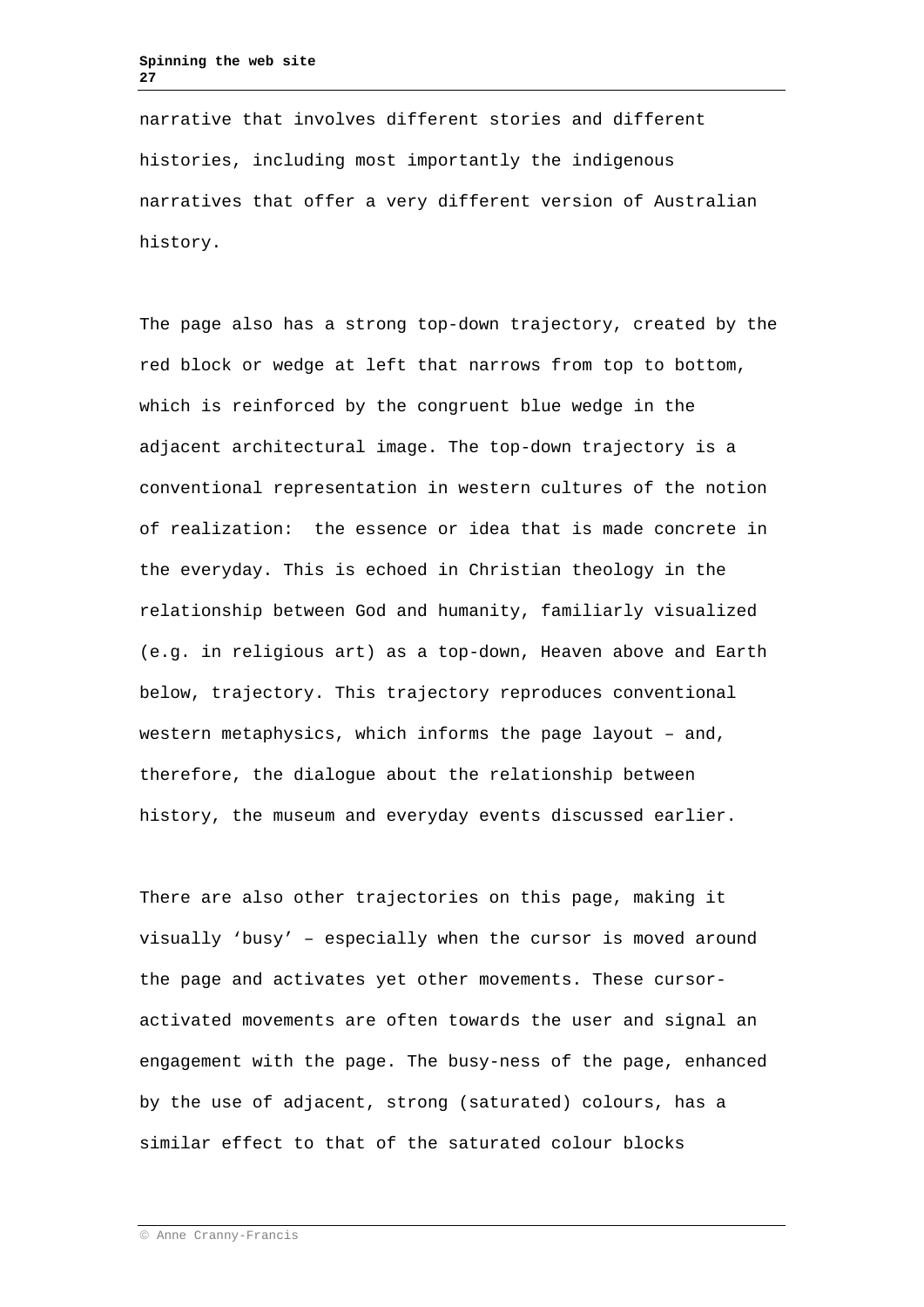discussed earlier; it makes the page less staid and conservative than might have been expected of an institution such as a museum. For some viewers this may make the web site and its source more accessible; for others it may seem less appropriate. This choice suggests that the NMA is focusing on the need to attract and engage a broad audience, including those most likely to use web sites (younger visitors).

Another way in which movement creates meaning at a web site is through the motion required of the user. This paper does not consider this movement in great detail; however, note the ways in which the user's hand movements are actively part of the process of meaning-making. Moving the cursor around the page and clicking on links constitutes an embodied practice of information gathering that is quite different from that of consulting a physical archive. As educationists have (Hanna, 2001). We might consider how the practice of navigating a site such as this creates a certain kind of embodied learner, while contributing to the development of what sociologists such as Pierre Bourdieu (1990a, 1990b) characterise as a bodily *hexis,*  a habit of embodiment that characterises a way of life. So we might consider how the bodily *hexis* of the user of information technology differs from that of earlier learners; how those whose embodiment makes this *hexis* difficult to achieve (through physical disability and/or age) are disadvantaged.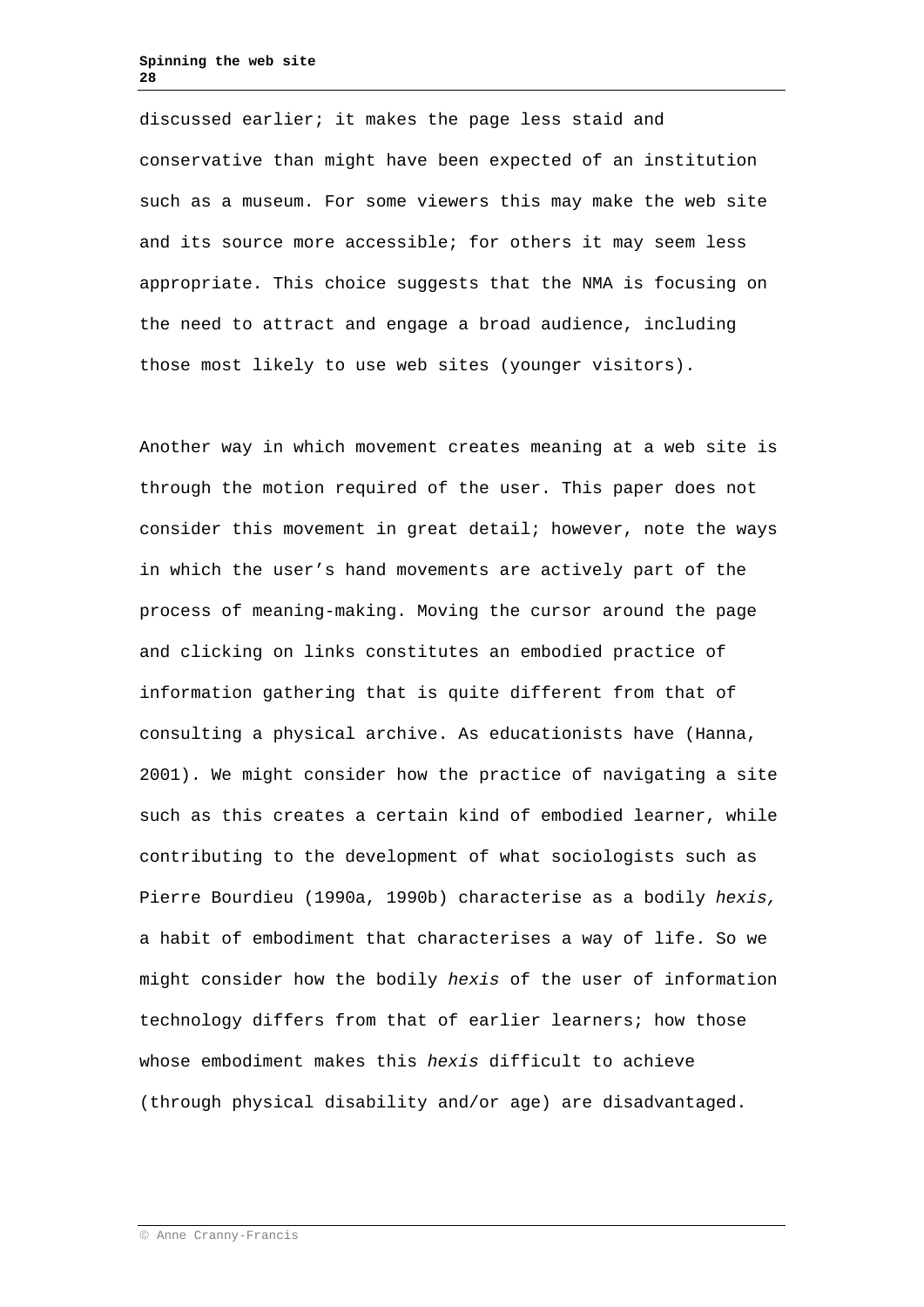Spatiality is also closely related to the creation of meanings at a text/site. The NMA home page has a lot of free space, even though it is also very colourful and visually complex. In graphic design this is referred to as white space or negative space and is conventionally used to create a sense of opulence; only the wealthy do not to have to use all available space. Compare a copy of *Vogue* with a magazine aimed at the lower end of the market, like *Women's Weekly* – or an up-market lifestyle magazine like *Vogue Living* or *Inside Out* with a lower end version such as *Home Beautiful.* One of the major differences is that the lower-end magazines pack as much copy (including as much advertising) as possible into their pages, so have very little white space. Their crowded pages are informed by an aesthetic (created by economic necessity) that visually articulates their socio-economic positioning. The aesthetic of the upmarket magazines, which is characterized by white space, is also a visual articulation of their (higher) social, cultural and economic status.

On the NMA home page the white space mediates the busy-ness of other aspects of the design, so that the page is not crowded. This identifies the site as of high social, cultural and economic status, which implicitly supports its claim to be an authoritative source of information and education. To be explicit, authority is associated in western societies with high social and cultural (and economic) status, which in turn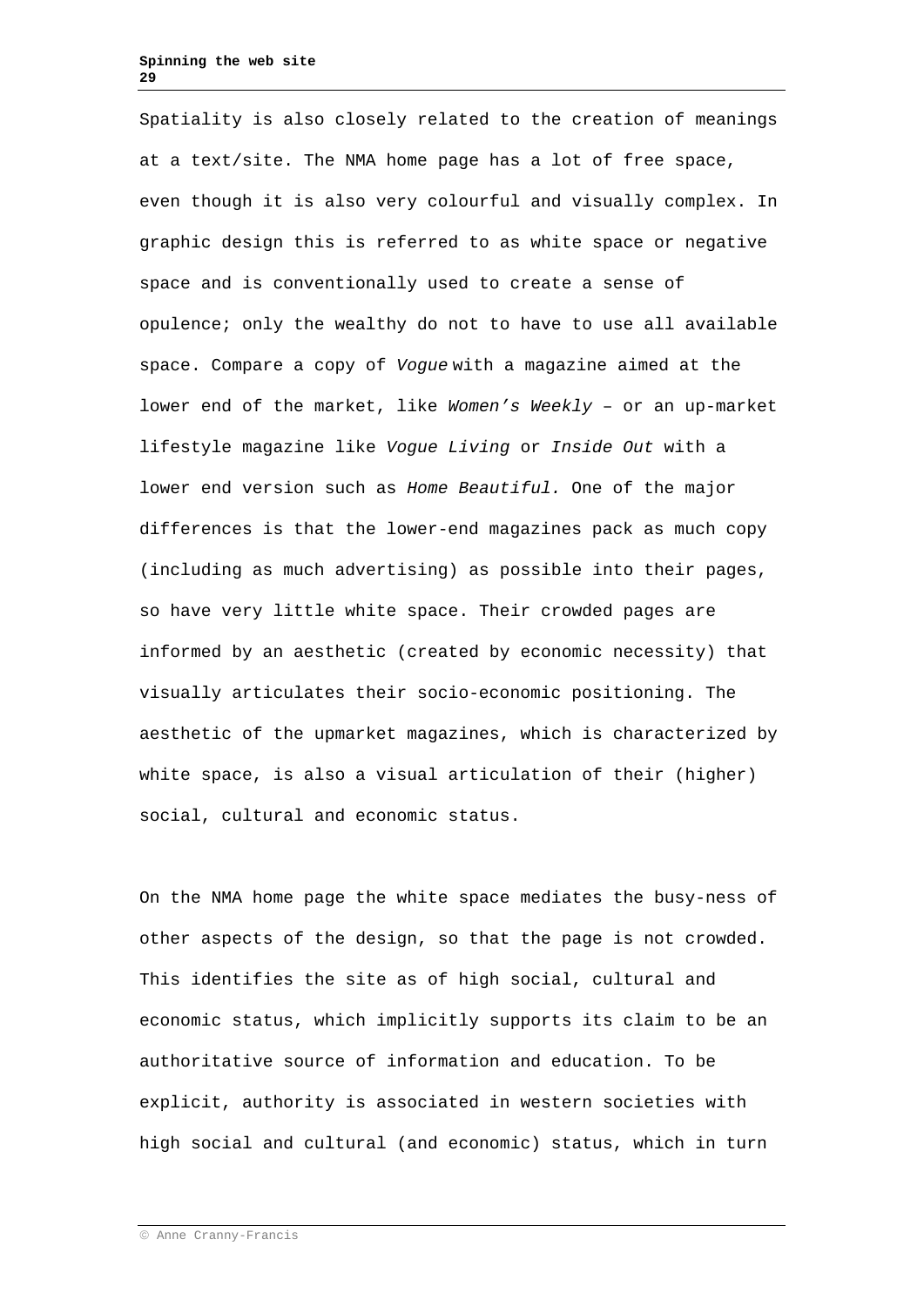is associated with particular aesthetics ('taste'); the NMA web page uses this association to establish its credentials as a valid and authoritative source of information for users.

Another spatial element that is associated with authority is the border or boundary. On the NMA home page the use of saturated colour creates strong boundaries between the text elements (verbal, visual, dynamic) that constitute space on this page. (And here I am referring to the contemporary understanding of space not as an emptiness to be filled, but as created by the placement of objects and events (Woodhead, 1995). Just as authorial interventions in a verbal text such as paragraphing, sub-headings and position the reader to make particular readings, so this strongly demarcated positioning of objects on the page can be seen as scaffolding its information for users. The links on the page (discussed further below) are another kind of boundary-marking, which we see visually articulated in these marked borders that work against dialogue in a text, instead leading the user to the activities and ways of thinking sanctioned at the site.

Spatially, then, the NMA home page is contradictory, exhibiting both white space and marked borders – where the white space (signifying authority) also allows users some space to move about the page, in accordance with the individualist ideology that is identified with that bourgeois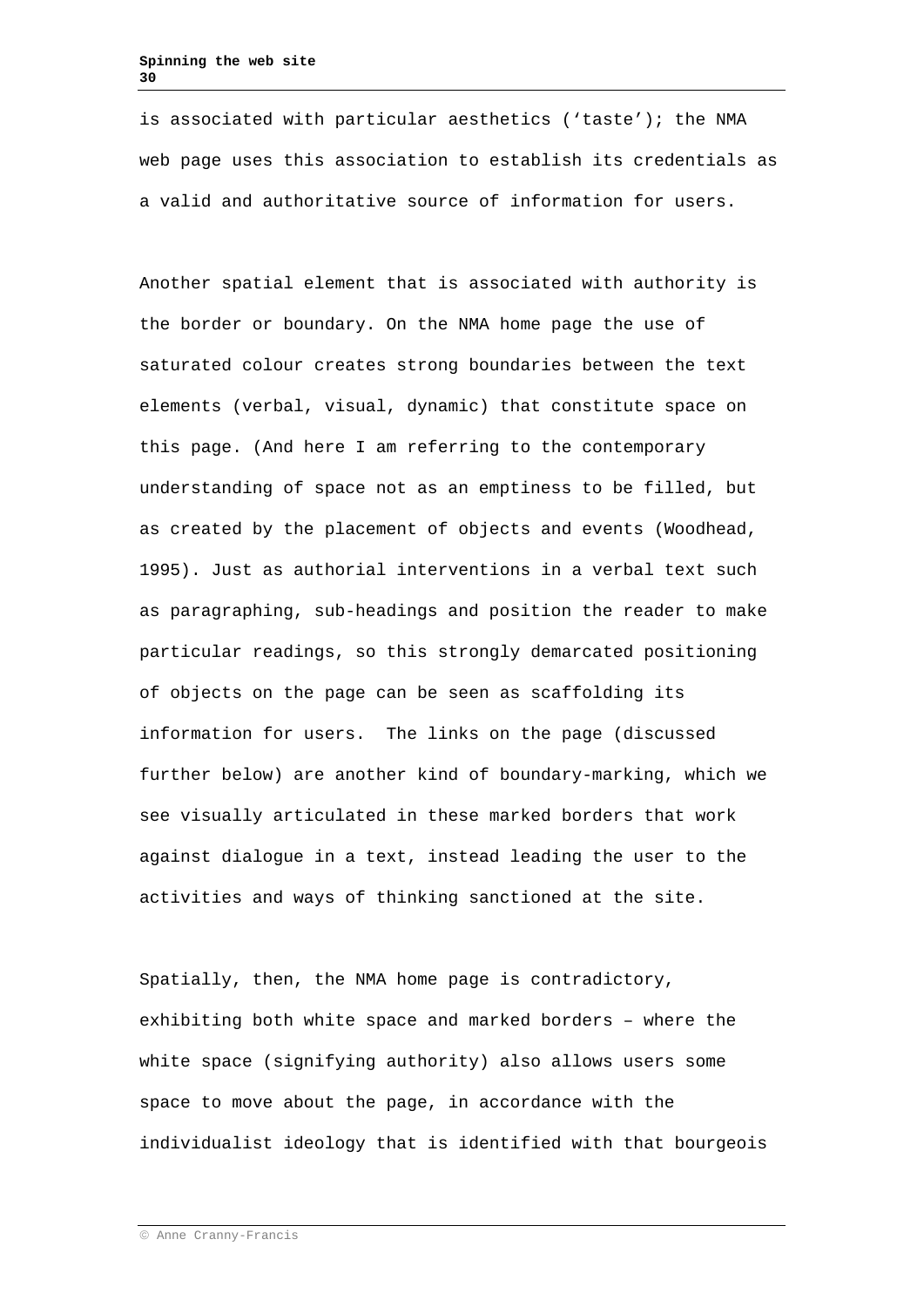aesthetic, while the marked borders work to contain that movement. This spatiality can be read as signifying the ideological plight of this museum, caught between its liberal, progressive views that engage with multiple viewpoints and welcome the problematization of earlier ideas and practices, and the demands made upon it to present a conservative, even authoritarian, version of Australian history and identity that silences debate in favour of a particular political construction of Australia's past (mono-cultural; repressive of foundational conflicts, including the violent history of white society; rich in myth creation (mateship, glory in World War I)). The ambiguous spatiality of its home page – and the busy-ness of its trajectories – articulate the complexity of the site's and the museum's social, cultural and political roles.

Connection is another, related feature of the text's meaningmaking practice and is explored further when we trace the links offered by the page. However, we can begin this study by considering how using a web site connects the visitor into a particular community, created at the site, as well as into the community of IT users. At the web page, this means the visitor is subject to (and created as a subject by her/his negotiation of) the ideas, beliefs and values articulated at the site, which, as we have seen, are often complex and sometimes contradictory. This is particularly important when we consider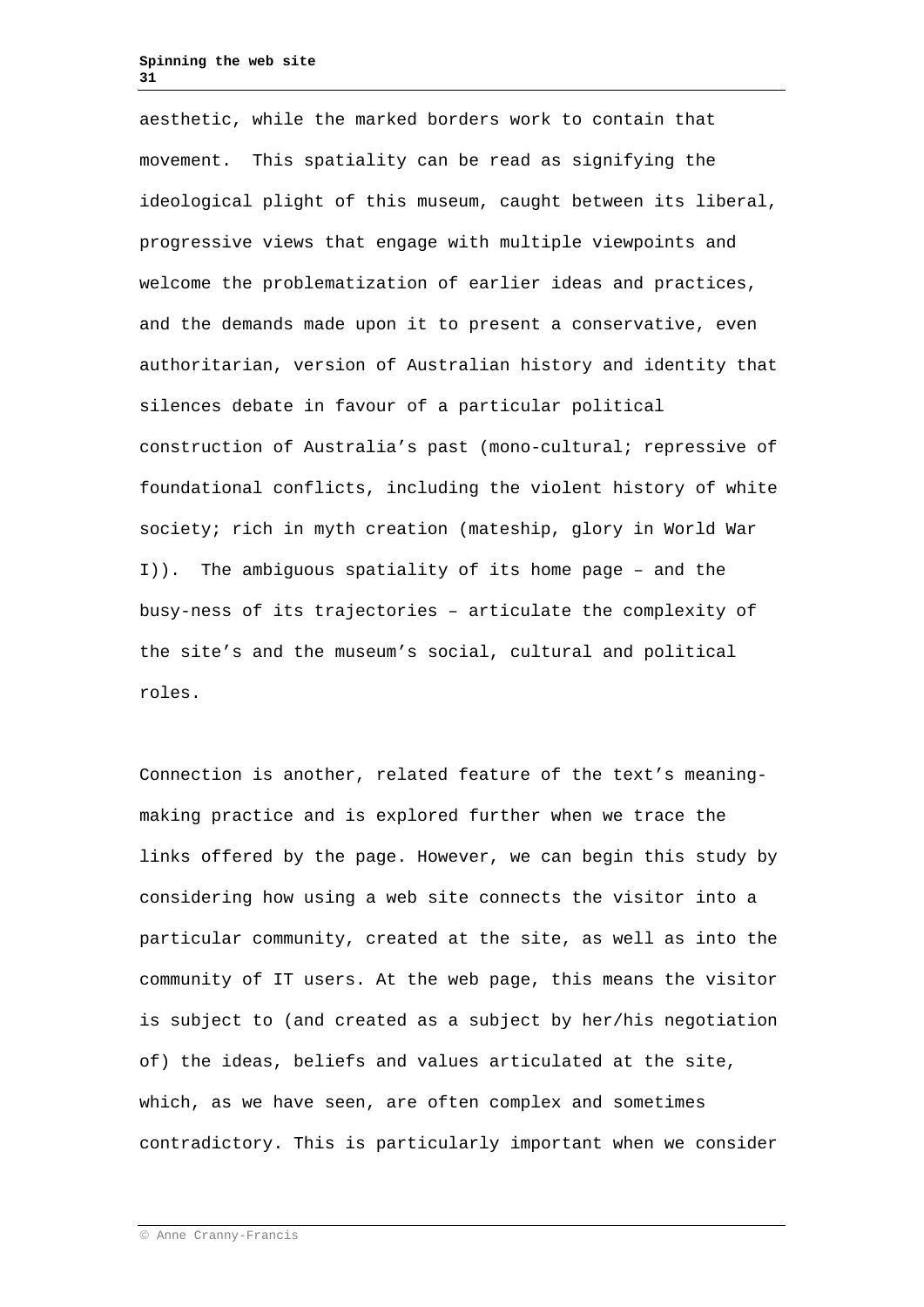how open the internet is to a wide range of audiences. So we might consider the power of this authoritative site – which represents (and articulates) the nation of Australia – to influence the lives (thoughts, feelings, being) of indigenous and non-indigenous Australians, children and adults, as well as international visitors who have little context for what they find on the site.

#### **Social and cultural context**

This brings us to the consideration of social and cultural context that is another major part of the textual analysis. There are at least two sets of cultures involved in the production of meanings at the web page: the cultures of users and the cultures of the source. The users here include all those who might access the site, for a range of purposes: indigenous users looking at how their cultures are represented at this national institution, children doing school projects, interested amateur historians exploring Australian history or their own family history, professional historians, anthropologists, museologists (liberal humanist, postmodern), researchers in a range of fields (such as cultural studies, media, visual culture, education, politics, architecture), government representatives, international tourists, and many more. In each case we can explore what these visitors might make of this site: how their multiple literacies might make the site more or less accessible and, therefore, meaningful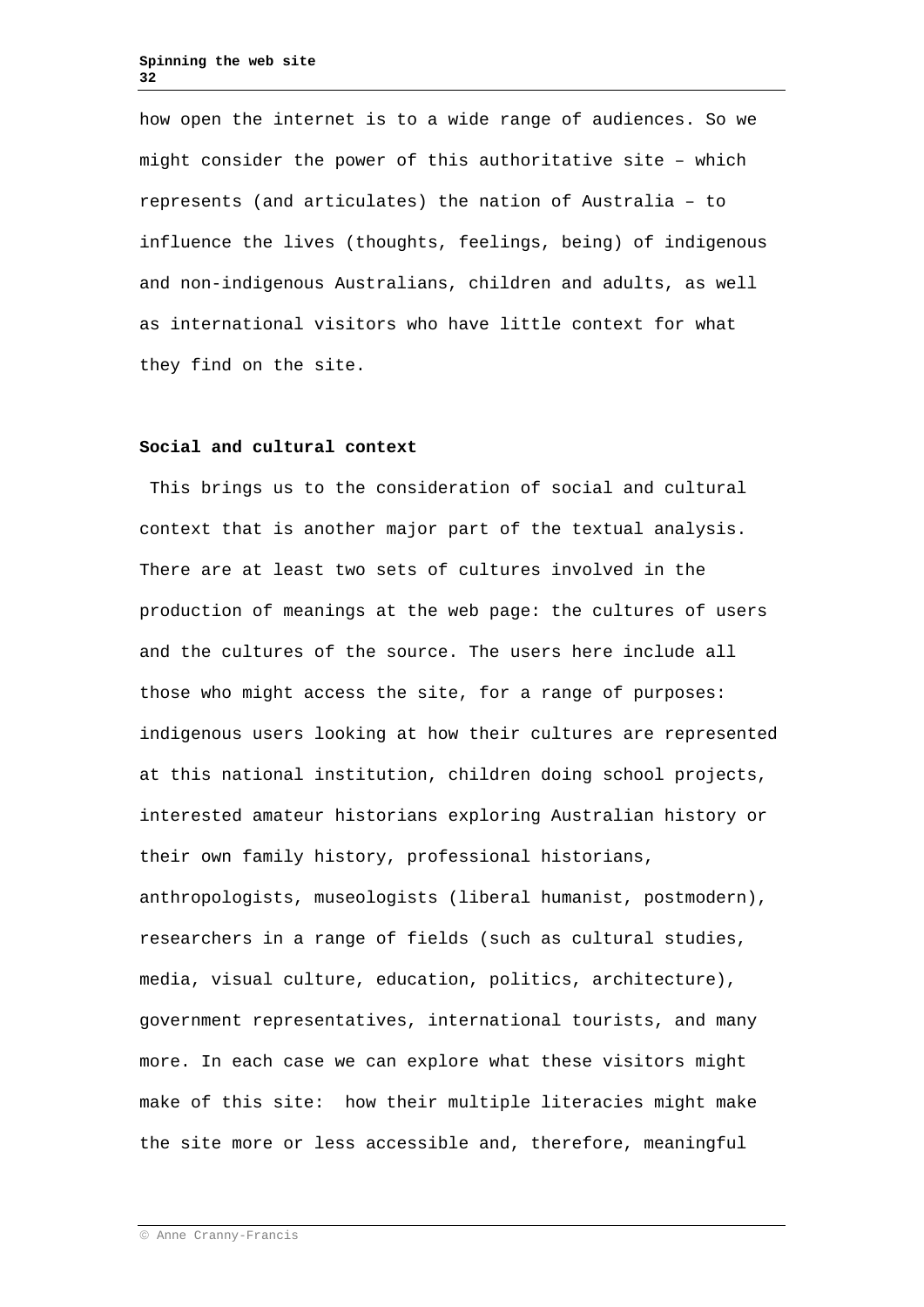for them. We have already considered some of these cultures, of course, as we mapped the accessibility and appeal of particular textual elements. At this point we can consider each of these audiences in turn and reiterate the analysis of textual elements. That is, with a more complex understanding of the site what might the site mean to an indigenous child user? To an indigenous adult user? To a non-indigenous child of European origins whose family has been in Australia for many generations? And to one whose family has only recently arrived? To the child whose family origins are Asian? To an historian with conservative political views? And to one who has a more dialogic understanding of historical practice? To a government representative?

This is a complex analysis that involves research and analysis of the needs and desires, as well as the literacies, of particular user cultures. Some of these cultures will be more accessible to us than others – more familiar and easier to predict. And we can use our understandings of the many other cultures (television, film, music, politics, popular history) within which both users and the site are embedded to understand many of the meanings that are accessible to particular cultures at the site. However, we may also need to do specific research into the needs, desires and literacies of some of these user groups to understand how the site may work

Anne Cranny-Francis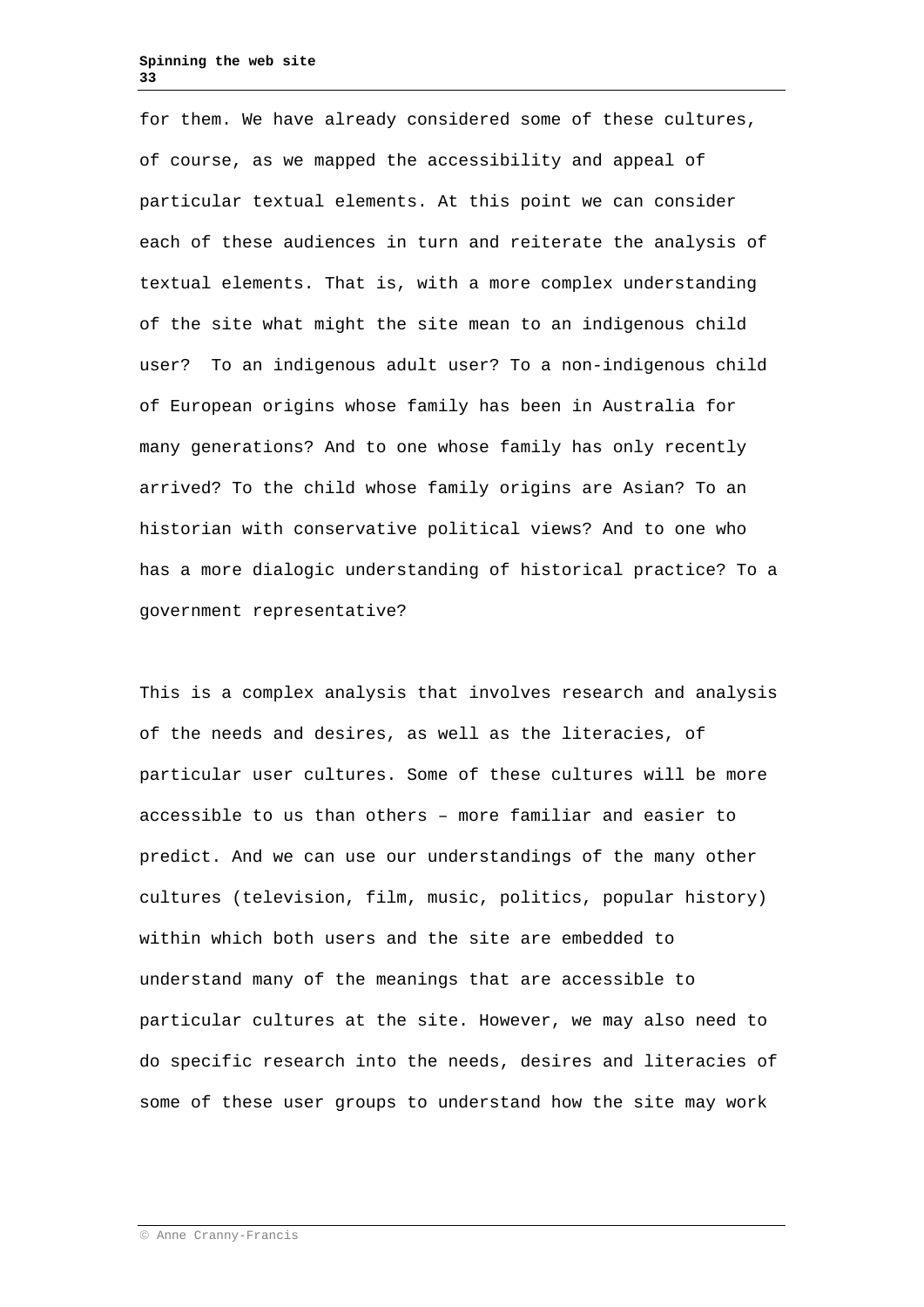for them; what meanings it may make – whether they feel included or excluded from the site and its meanings.

The cultures of the source also need research, particularly when dealing with a major institutional site such as a museum – because those cultures are inevitably articulated in the choices made in the design of the site. Any representation of a person or organization or event is a choice or set of choices, which is based on a series of social, cultural, political and economic factors. Each of those choices tells us something about the person or organization or event represented. For example, an individual can be represented visually by a photograph taken by someone close, by a portrait photographer, on film, by an artist in oils. Each of those choices, placed in context, says something about the cultural background and contemporary positioning of the subject; her or his social status; and her/his economic standing. A portrait in oils is not a possibility for most people, unless there is an artist in the family – or unless the subject has a special reason for that choice and saves the money to have it done, in which case that, too, is a very significant choice. (And note that this is why the choice has to be placed in context in order to be understood and analysed effectively; it isn't possible to map assumptions crudely on the basis of class or socio-economic categories). In this latter case, we need to understand what it is in a subject's class, ethnic or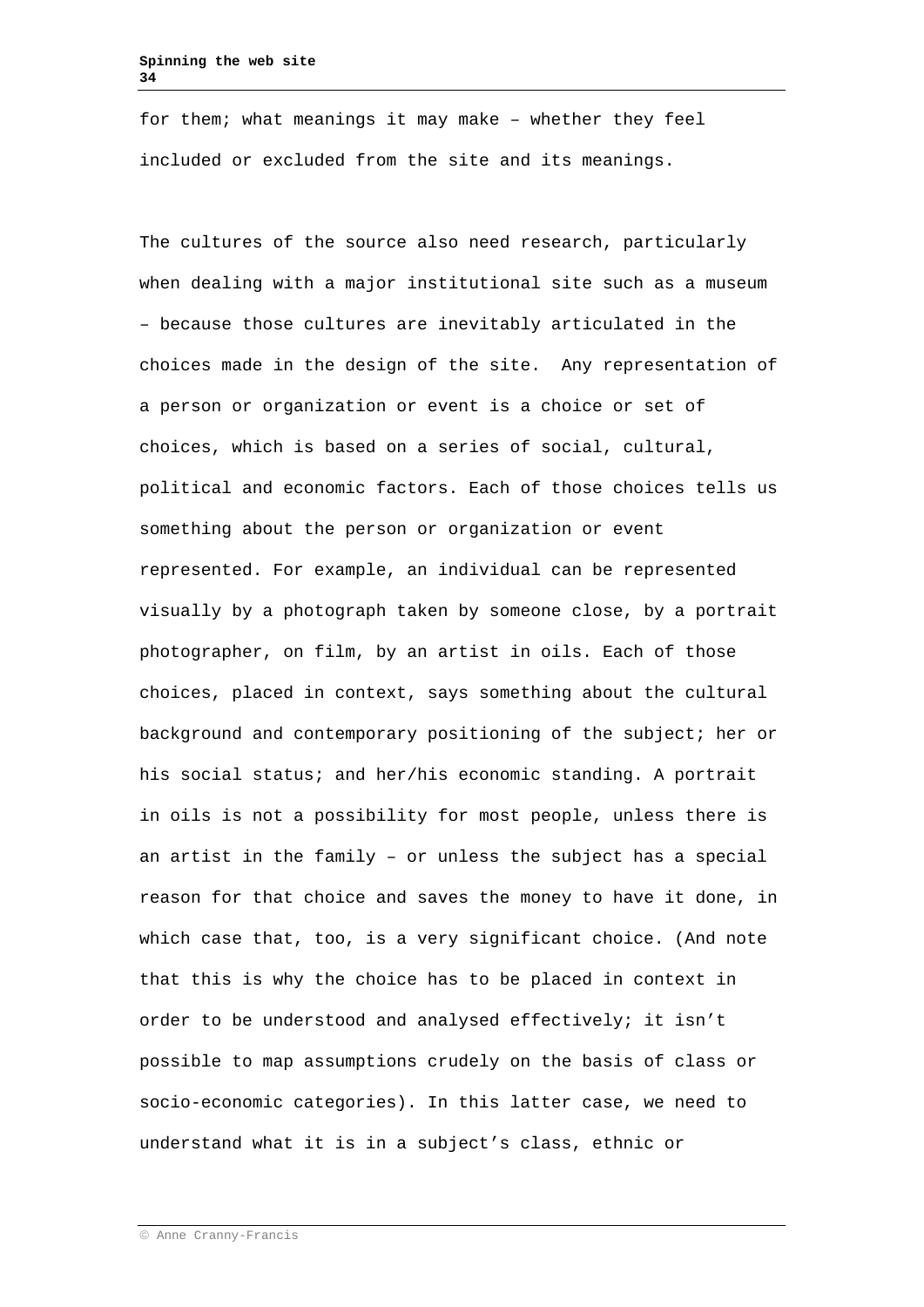educational (or other) cultures that makes the idea of an oil portrait attractive. In order to understand the web page a similar analysis can be made, which includes the coordination of semiotic choices with cultural positionings (with all the background research involved in that assessment).

## **Site information architecture**

In this analysis I have described the information architecture in terms of two different sets of links: the hypertext links that characterise the digital medium and may lead the user to other pages on the same site or to other sites altogether; and the (inter)textual links that are typical of all texts. Many of the (inter)textual links are located by the generic and semiotic analyses discussed earlier – and would not be conventionally regarded as 'information architecture'<sup>[4](#page-34-0)</sup>. However, it is worth using this opportunity to re-situate the site in relation to other texts, particularly once the preliminary semiotic analysis has been performed. We might, for example, compare the home page of the NMA with that of other museums in Australia, such as the Australian Museum in Sydney or Museum Victoria in Melbourne, in order to explore what characterises it as a 'national' rather than state/regional museum? And we might compare it with museums such as the Museum of Migration in Adelaide and the

<span id="page-34-0"></span><sup>4</sup> Some technicians would baulk at the equation of information architecture with hypertext links, regarding it as the coding structure that generates the links. For purposes of cultural analysis, however, it is more effective to discuss the actual links themselves and how they position users.

Anne Cranny-Francis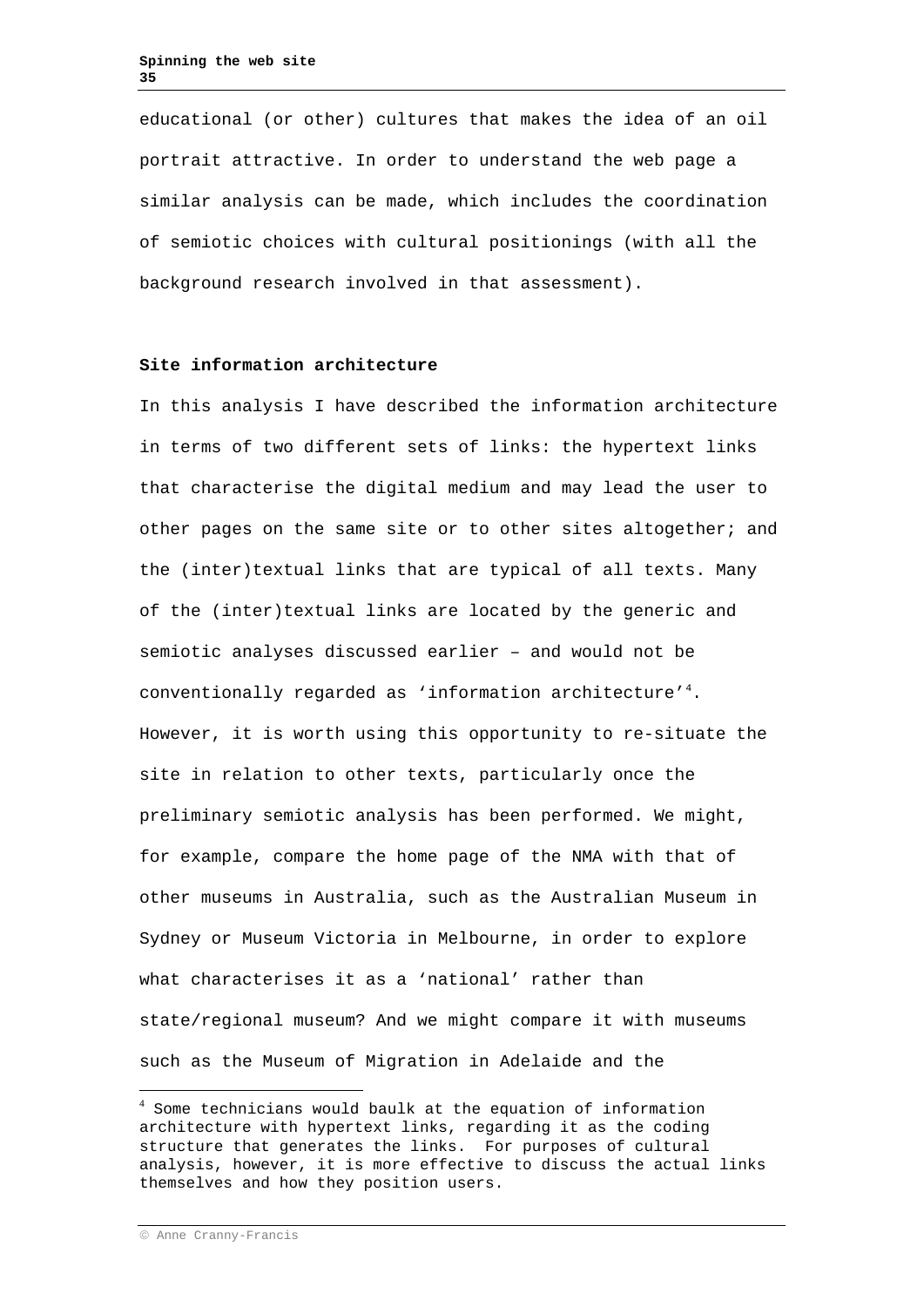Immigration Museum in Melbourne to understand how it differs from special interest museums (especially as it also addresses the interests of those museums). Further the NMA home page might be compared with the home pages of other national museums, like the British Museum, the Beaubourg in Paris or the Smithsonian Museums in Washington, in order to explore how the NMA is identified specifically as Australian. In all cases the identification of semiotic practice at the site is crucial to this exploration, and will also be informed by it. That is, recognising that the web page needs to identify the NMA as representative of Australia illuminates many of the semiotic choices made at the site – and vice-versa.

The hypertext links, more properly identified as information architecture, are equally revealing as they map the logic that underlies (aspects of) the site. This means considering the links internal and external to the site. On the NMA home page on 4 May, 2006 the most prominent internal links were:

- Banner links: Visit, Collections, Exhibitions, Events and Bookings, Get Involved, Play, Behind the Scenes
- History Browser: on 4 May, 2006 the links were about convicts coming to Australia as part of British settlement
- On Today: links to events at the NMA that day, which on 4 May, 2006 included Exiles and Emigrants: Epic Journeys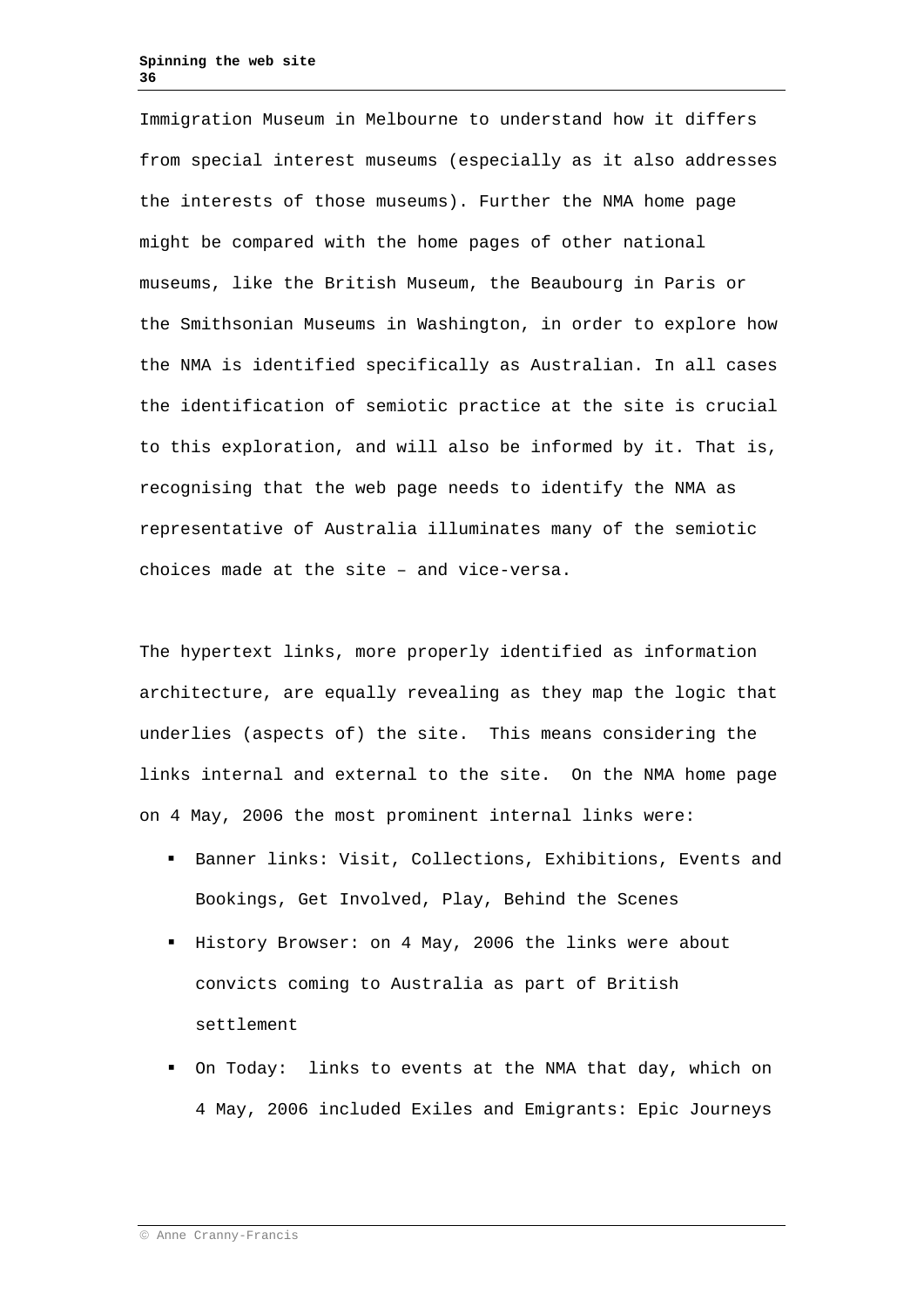to Australia in the Victorian Era, People of the Cedar, and A Summer of Cricket.

The banner links direct visitors to a wide range of activities and information and so constitutes the NMA as a public institution with a range of audiences – local and (inter)national, visitors and members, children and adult, viewers and participants. The History browser with its (4/5/06) focus on convicts echoes the Howard government's preoccupation with a particular history of Australia, which is reinforced by the compositional positioning of the link (as discussed earlier). While the On Today link articulates a set of typical Australian preoccupations including 19th century English immigration to Australia, indigenous experience, here safely from somewhere else (Canada) and sport – a collection that echoes the (populist) performance of more than one Australian prime minister, and particularly the current incumbent.

It should be noted, however, that this is a changing set of events: a few days later the 'Exiles' notice was replaced by a link to the monthly meeting of the Indigenous Autobiography group. This set of events maps rather differently, with a marked focus on indigenous experience, in Australia and in Canada. Again this serves to underline the complex of discourses (social, cultural and political interests) in which the NMA is enmeshed. So by exploring the hypertext links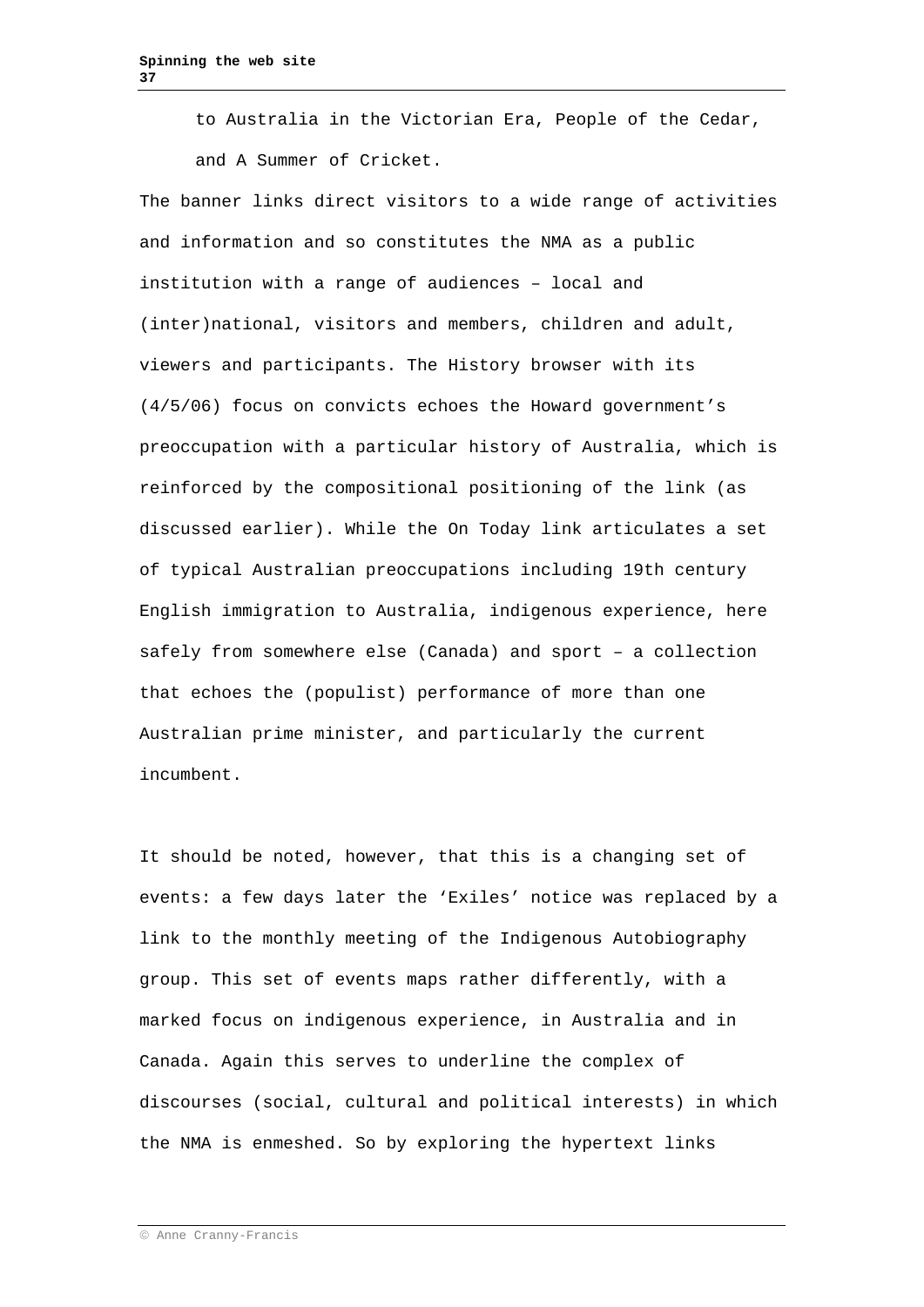within the site we can identify the constantly renegotiated set of values, ideas and beliefs that inform the site and characterize the museum.

The links to other sites are equally informative about the values of a site. Consider, for example, the ways in which individuals choose to link their sites to other sites; their choices read as a compendium of their interests and values. The NMA home page is interesting in that it has no links to other sites. So, for example, there is no link to organizations such as AIATSIS that could speak an indigenous perspective, or to other museums or organizations that might have a different perspective on some of the interests explored at the site. This may be a strategy to reinforce the authority of this site as a source of information about 'Australia's Land. Nation. People. " It may also be a way of avoiding charges of bias that could (would) be generated by links to any other organization or institution. And it may be a way of keeping visitors at the site; given that any move outside a site often leads a user to yet other sites, and tends to work against their return to the original site. So there are a number of possible reasons for the decision not to provide outside links, deriving from the different needs and imperatives affecting the NMA including the need to be seen as an authoritative, non-biased institution (cultural, social and political demands) and to retain its visitors once they enter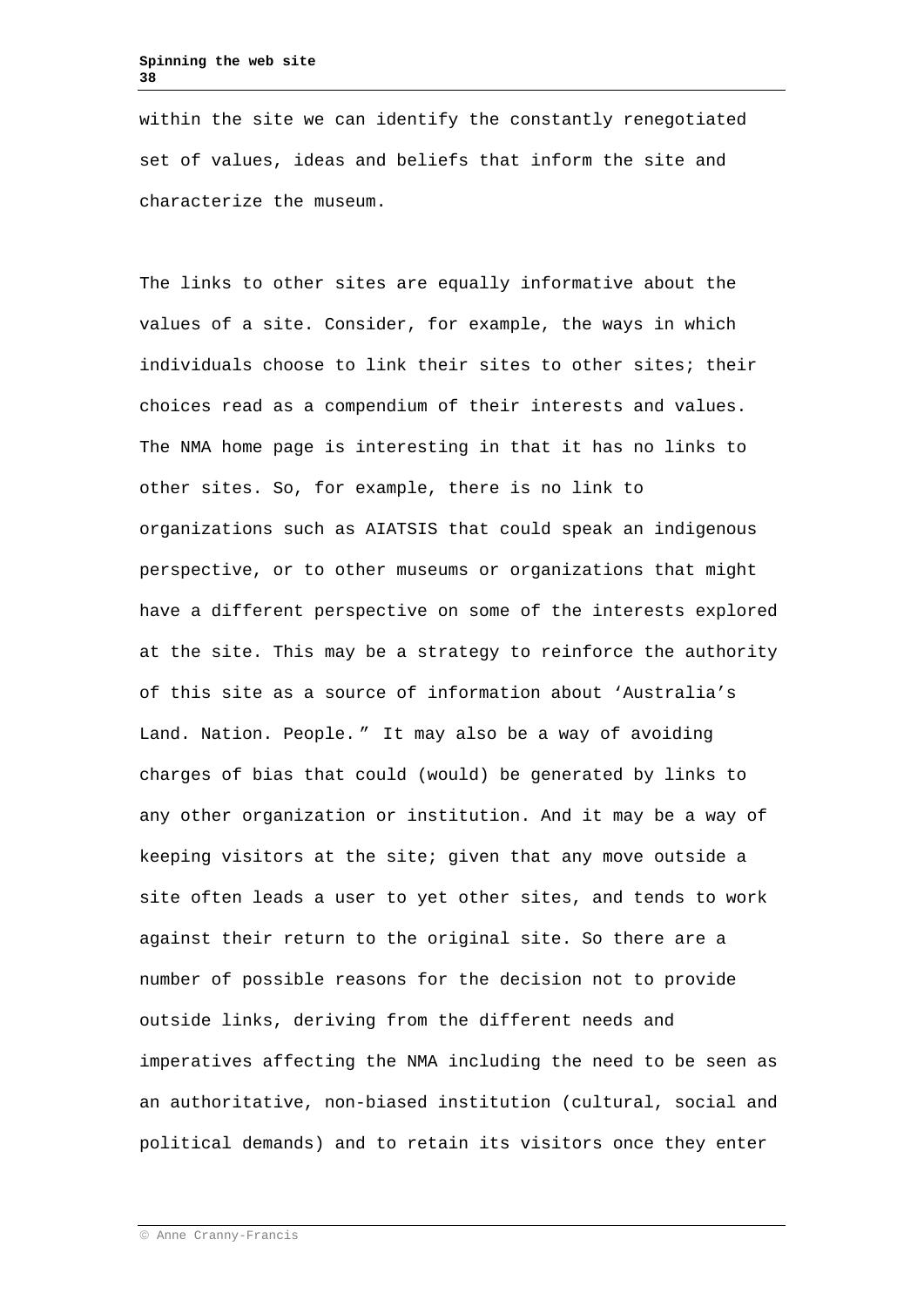the site (financial, cultural). If we compare this information architecture to that of other museum sites (e.g. the British Museum), we find that it is not atypical – for many of the same reasons.

# **Locating the text**

Having discussed these many ways in which the web site makes meanings – and noting that the same analysis used on the home page can be applied to every page on the site – we can finally locate the site within the matrix of influences discussed at the beginning of the paper, which form the context of its practice. And again, as noted earlier, this is an iterative practice that enables the analyst to review the judgments made about elements of the web site in light of accumulating layers of research and information about the site, its source and its users.

Summarizing this analysis with respect to the NMA site:

- Textual strategies: these have been discussed in some detail in relation to the home page, where they reveal the complex of meanings and demands within which the site (like the museum) is enmeshed
- Web site (sub)genre: locating the genre as a museum web site enables us to compare the NMA site with other museum sites, and so specify how it operates as a specifically 'national' and 'Australian' web site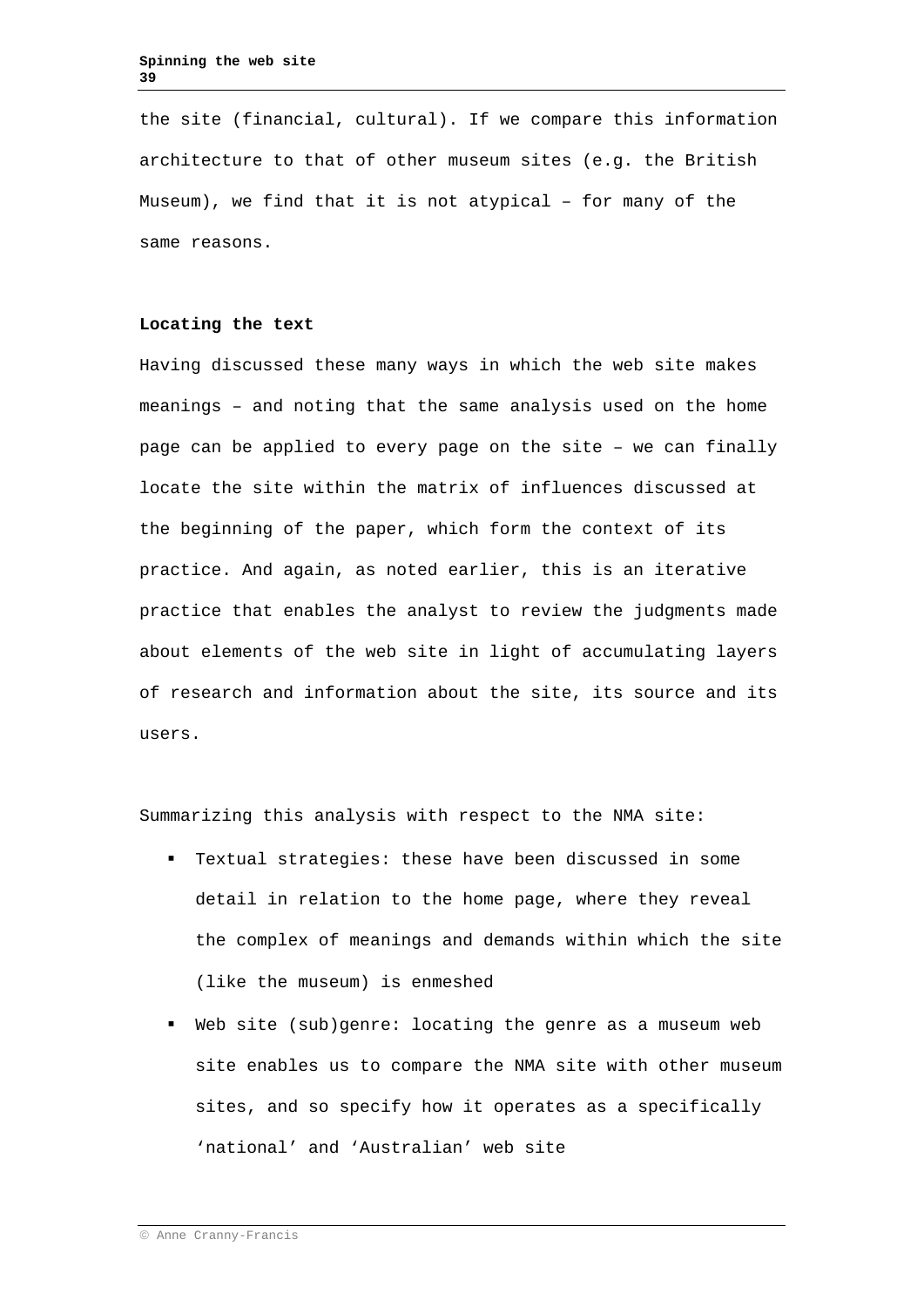- History of representation, product information: locating the history of representation of the museum as a major public institution enabled is to understand how this site (like the museum) operates in a new technological era, utilizing digital resources
- History of the museum as an institution: placing the site in relation to the history of the museum enables us to explore how this site (like the museum) responds to the political, cultural and social demands of the present day – including particularly the need by some to acknowledge the constructed nature of 'history' and the complex nature of Australia's cultural narrative(s), including the role of indigenous history
- Users: understanding the nature of museums and their social and cultural roles enables the analyst to predict the kinds of users who are likely to access the web site, which will include many of the people who physically visit museums, but also others who are more likely to visit the site because it is on-line; children accessing the site at school and at home doing homework, potential tourists visiting the site as they plan their trip, amateur historians interested in issues relating to Australian history & identity, indigenous users looking at how indigenous peoples are represented on the site, politicians, journalists, researchers visiting the site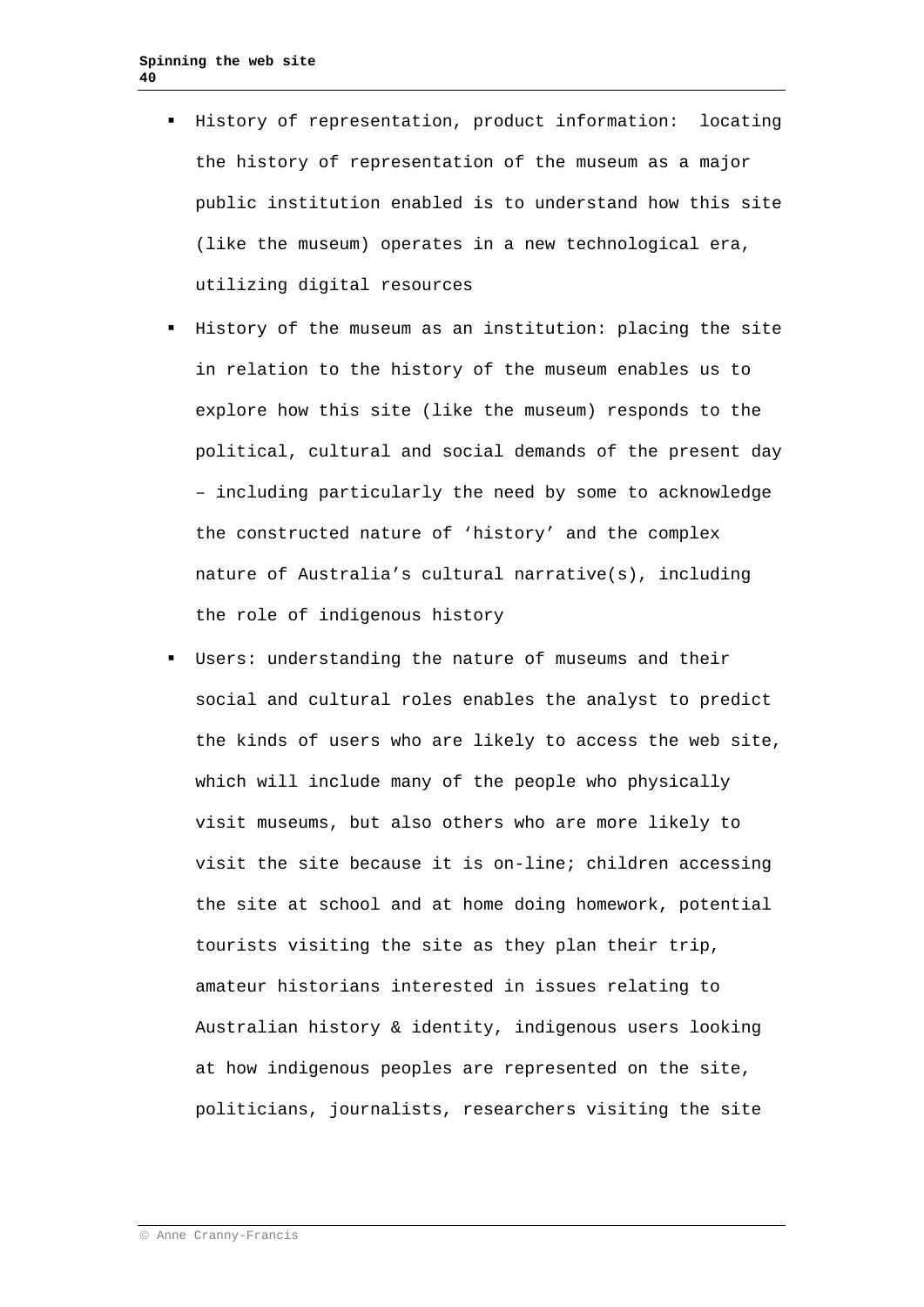in order to explore its role in the constitution of contemporary Australian identity

- Cultures of users: identifying the users then leads to analysis of their cultures – the kinds of meaning strategies they will understand and appreciate, the sort of ideas and issues they will look for at the site, the ways in which the site might attract or alienate them
- Culture(s) of source: this includes the tangled web of political discourses within which the NMA is enmeshed, as well as the different historical, anthropological and museological discourses that influence its practice
- Context of access: this again refers us to users their different literacies (is the site accessible to those without much computer literacy?) and different abilities (e.g. is the site accessible to the vision-impaired?)

### **Spinning the web site: conclusion**

In order to understand the spin of a web site, then, we need to draw on a range of skills. Firstly, we need to use our understanding of the semiotic practices deployed in digital media to map the kinds of meanings the text potentially makes available to users. This involves our understanding of the meanings of strategies drawn from other media (e.g. language, colour, layout, sound, movement) and their redeployment for digital media (sometimes referred to as 'remediation' (Bolter and Gruson, 1999)). *MultiMedia: Texts and Contexts* (Cranny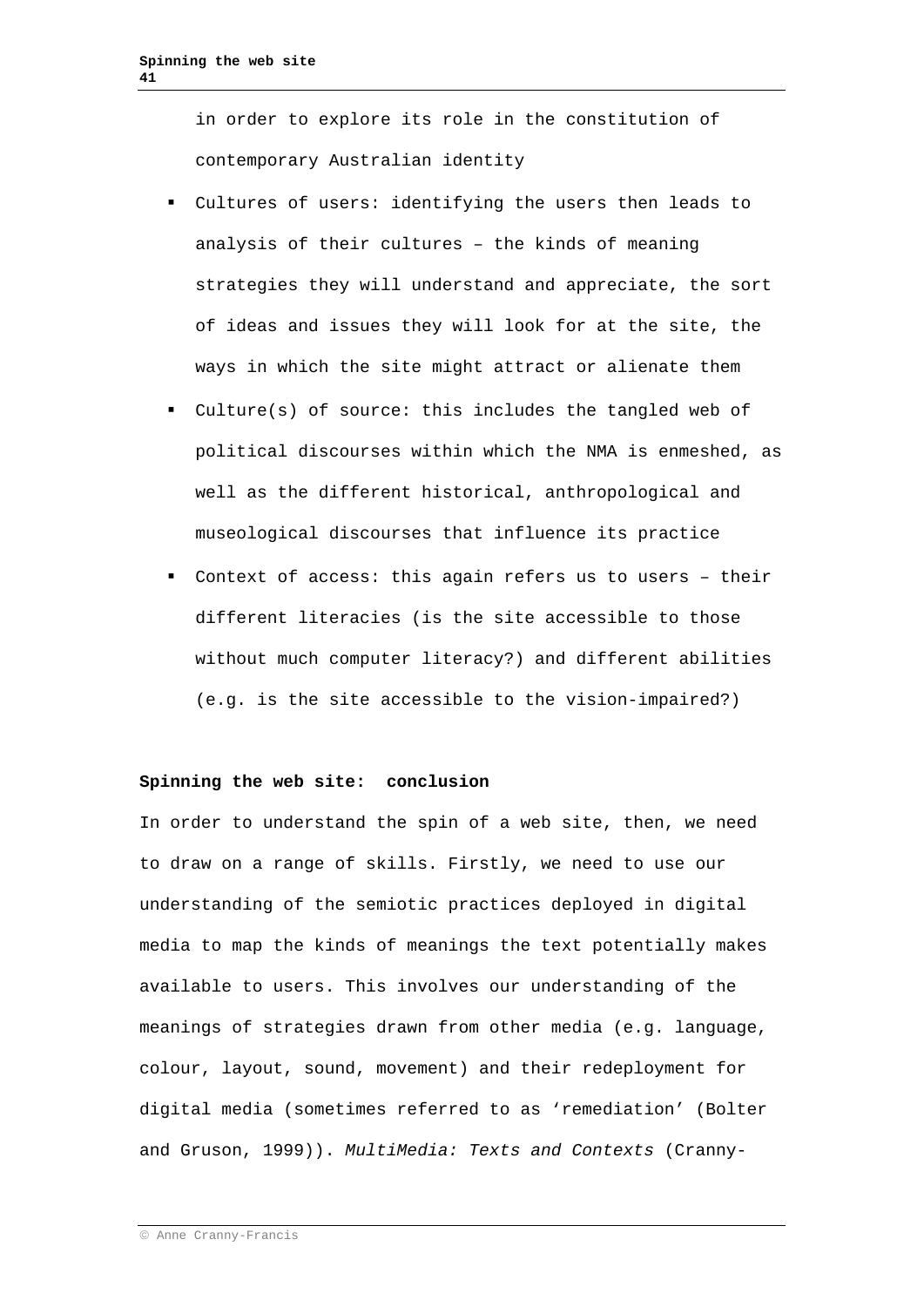Francis, 2005) explores these resources and their meanings – and there are now specialist texts in a range of areas attempting to capture the semiotic potential offered via digital media (e.g. sound studies such as *The Auditory Culture Reader* edited by Michael Bull and Les Back (2004) and Theo van Leeuwen's *Speech, Music, Sound* (1999) and the visual culture texts by Kress and van Leeuwen (1996), Mirzoeff (1998, 1999), Sturken and Cartwright (2001) Schirato and Webb (2004)) .

We also need some understanding of the technology itself, not necessarily technical knowledge but an understanding of how users, like (and unlike) ourselves, use digital media. Which also involves an understanding of the consequences for contemporary embodied being of this engagement with technology. This includes research from areas such as cultural studies, cyberculture studies, and multimedia and digital literacy studies and utilizes the work of a range of scholars such as Jean Baudrillard (2001), Paul Virilio (1995, 2000), Donna Haraway (1991, 1997), N. Katherine Kayles (1999, 2002), Bruno Latour (1993, 2003) and Allucquère Roseanne (Sandy) Stone (1995).

We need knowledge of the source of the site, which in this case was the National Museum of Australia. The book, *Tangled Destinies* (2002), edited by Dimity Reed, collects essays about the NMA, including some essays by those involved in its design

Anne Cranny-Francis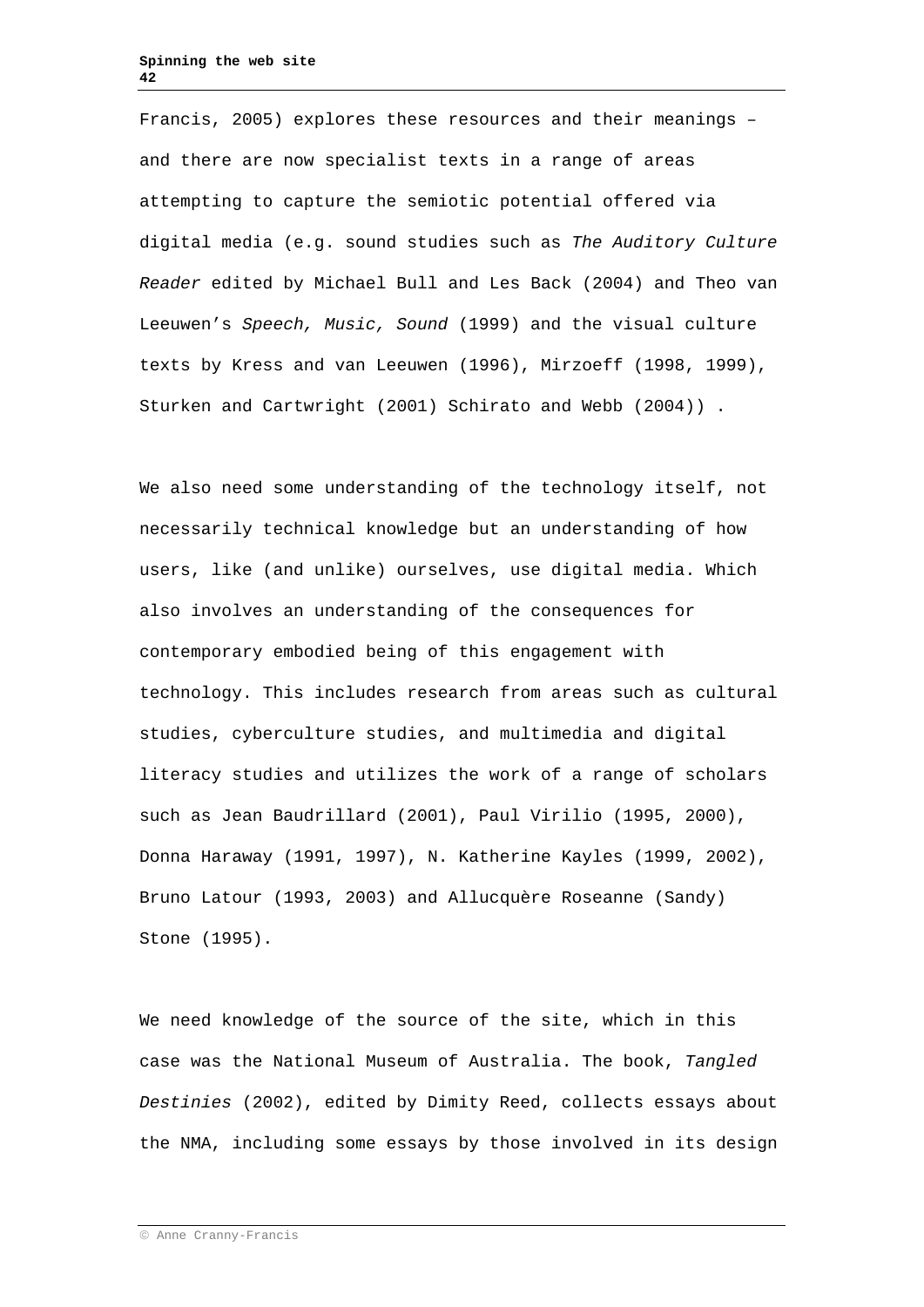and construction, while many others can be found in newspaper and library archives. Given the controversy in which the NMA has been involved over the last twenty-five years, and especially in the few years since its opening, there is a great deal of material available (see references noted earlier in the paper). The site itself provides an on-line copy of *The National Museum of Australia Act 1980,* which formalized the development of the NMA.

We also need an understanding of the cultures of different online visitors to the site. This can be derived from experience and from archival research on specific cultural groups (like Hutchby and Morgan-Ellis's study, *Children, Technology and Culture* (2001)), as well as from research on the nature of audience interactions using texts such as Brooker and Jermyn's *The Audience Studies Reader* (2002), which contains many of the key writings on audience over the last century. There are also many recent texts that deal specifically with user interactions with the internet and its texts, such as Graham Meickle's *Future Active* (2002) and Taylor and Jordan's *Hactivism and Cyberwars* (2004).

Analysing internet texts such as web sites is a complex and demanding task, which draws on whole disciplinary bodies of knowledge, as well as the everyday experience of the researcher. However it is also immensely rewarding as it opens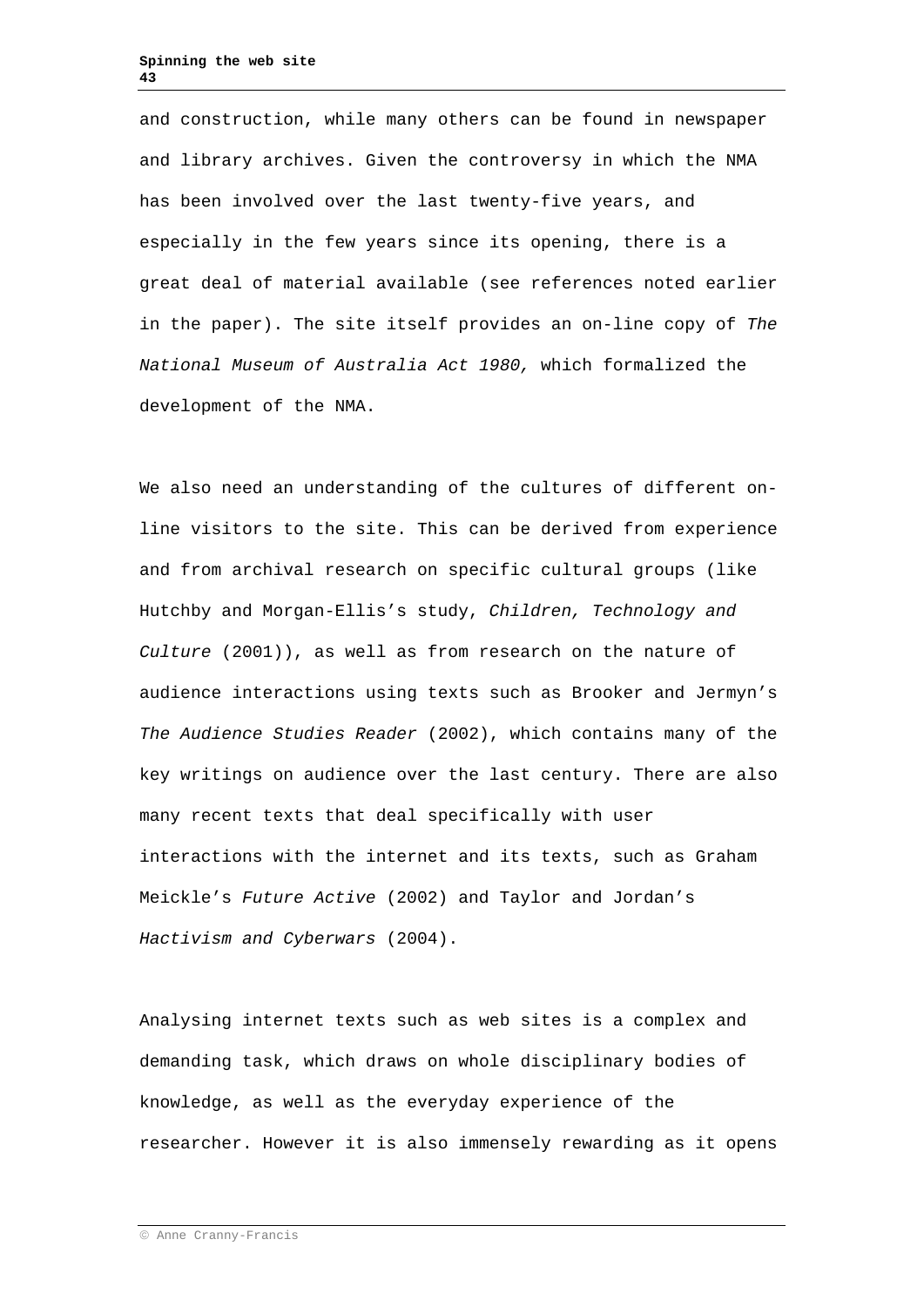up the meaning potential of some of the interesting and frequently-accessed texts in our society. In doing so, it also enables us to engage in a range of contemporary debates that are articulated through these texts and gain a new understanding of our own positioning as contemporary social subjects.

### **REFERENCES**

- Atwood, Bain. (2003) "Whose Dreaming? " *Financial Review,* 8 August, p. 6.
- Bakhtin, M.M. (1981) "Discourse in the Novel " in *The Dialogic Imagination: Four Essays by M.M. Bakhtin,* ed Michael Holquist, trans. Michael Holquist and Caryl Emerson. Austin: University of Texas Press.
- Baudrillard, Jean. (2001) *Selected Writings.* Ed. & Intro. Mark Poster. Cambridge: Polity.
- Bourdieu, Pierre (1990a) *In Other Words: Essays Towards a Reflexive Sociology.* Trans. Matthew Adamson. Cambridge: Polity.
- Bourdieu, Pierre (1990b) *The Logic of Practice.* Trans. Richard Nice. Cambridge: Polity.
- Brooker, Will and Deborah Jermyn. (2002) *The Audience Studies Reader.* London: Routledge.
- Bull, Catherin, Stead, Naom and Steve Ashton. (2002) " Landscape, Museology and Alliance." *Architecture Australia,* Vol. 91, Issue 2.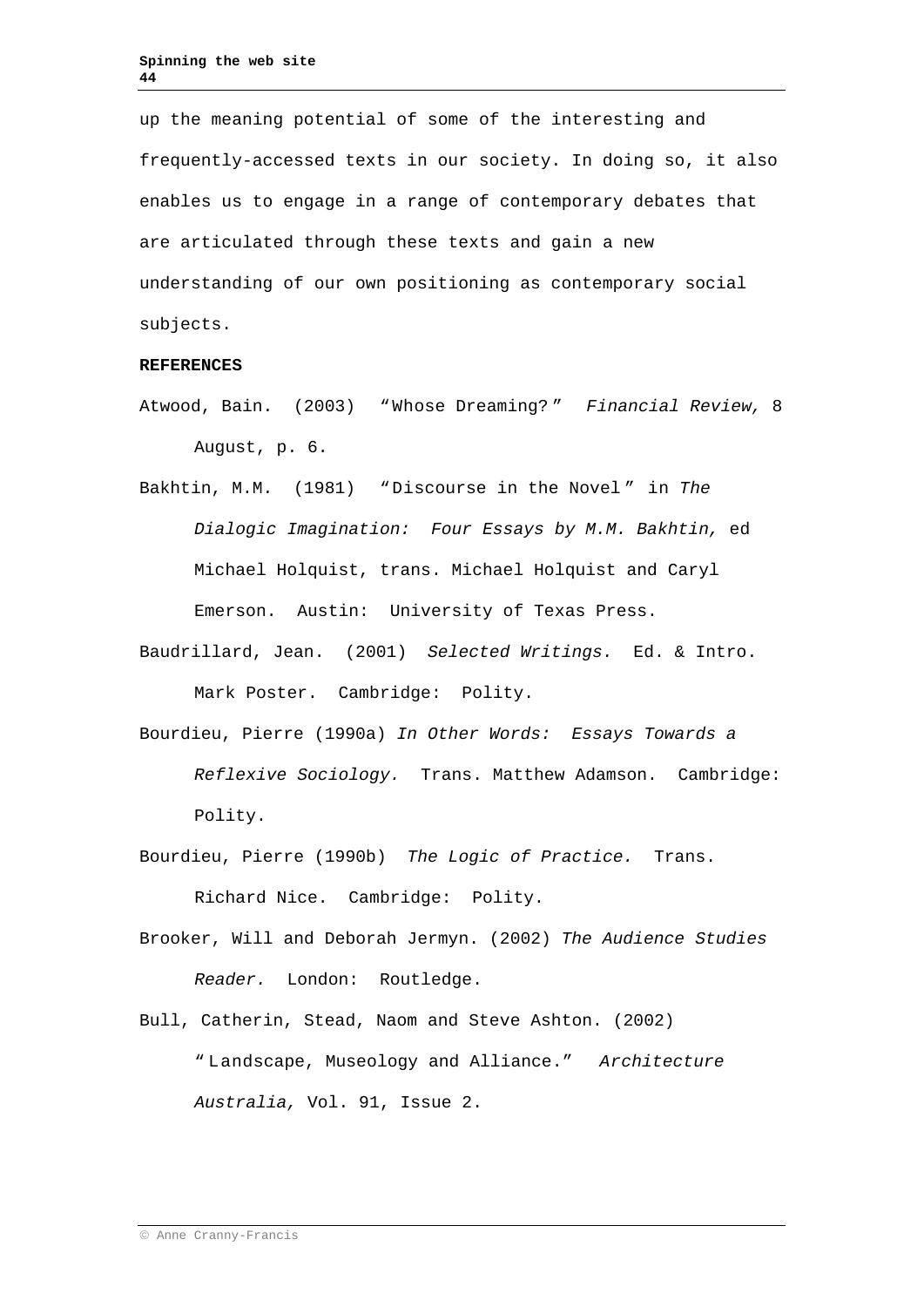Casey, Dawn. (2002) "The Evolution of the National Museum of Australia. " *Canberra Historical Journal,* (March): 11-16.

Cranny-Francis, Anne. (2005) *MultiMedia: Texts and Contexts.* London: Sage.

Cranny-Francis, Anne. "Mapping cultural auracy: the sonic politics of *The Day the Earth Stood Still*. " *Social Semiotics*: in press.

Davison, Graeme. (2002) "Exhibiting A Revisionist View Of Our History. " *The Age (Melbourne),* 12 December, p. 17. Derrida, Jacques. (1980) "La loi du genre/The Law of Genre." *Glyph*, 7, 176-232.

- Hanna, Judith Lynne. (2001) "The Language of Dance. " *The Journal of Physical Education, Recreation and Dance*, Volume 72(4).
- Haraway, Donna (1991) *Simians, Cyborgs and Women: The Reinvention of Nature*. New York: Routledge.

Haraway, Donna. (1997)

*Modest\_Witness@Second\_Millenium.FemaleMan©\_Meets\_OncoMous e™* N.Y. and London: Routledge.

Hayles, N. Katherine. (1999) *How We Became Posthuman: Virtual Bodies in Cybernetics, Literature, and Informatics.* Chicago: University of Chicago Press.

Hayles, N. Katherine. (2002) "Flesh and Metal: Reconfiguring the Mindbody in Virtual Environments ", *Configurations,*  10: 297-320.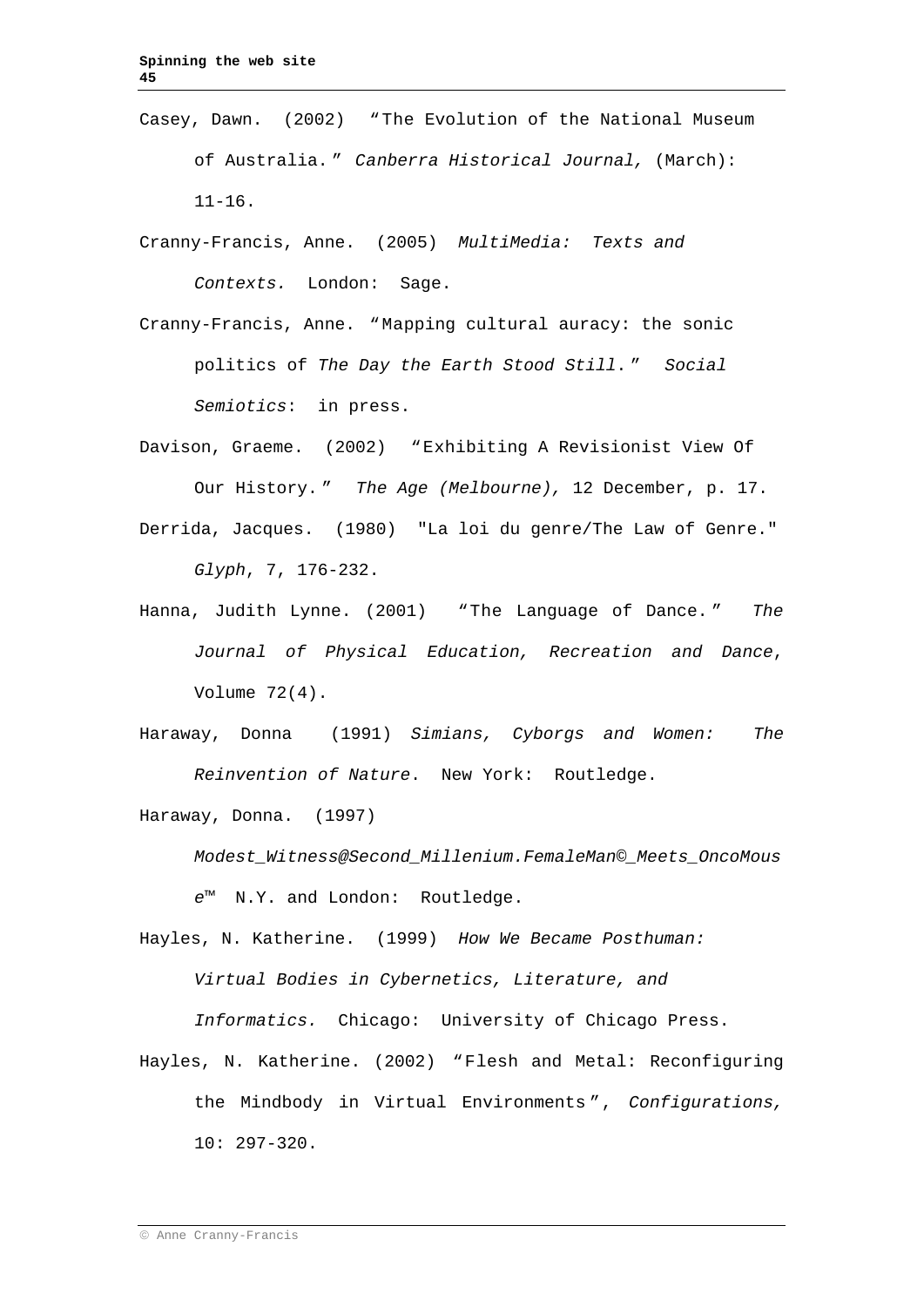- Heller, Stephen. (2001) "Designing Hate; Is there a Graphic Language of Vile Emotion? " in Steven Heller and Philip B. Meggs, eds, *texts on Type: critical Writings on Typography.* New York: Allworth Press, pp. 42-44.
- Heller, Steven and Daniel Drennan. (1997) *The Digital Designer: The Graphic Artists's Guide to the New Media.*  New York: Watson-Guptill.
- Heller, Steven, ed. (2001) *The Education of an E-Designer. .*  New York: Allworth Press.
- Heller, Steven. (2002) *The Graphic Design Reader.* New York: Allworth Press.
- Hutchby and Morgan-Ellis's study, *Children, Technology and Culture* (2001)

Jencks, Charles. (2001) "How to speak Australian. "

*Architecture*, Vol.90 Issue 8 (August): 82.

Keniger, Michael. (2003) "Taste Over Analysis. "

```
Architecture Analysis, Vol. 92, Issue 5 (Sept/Oct): 34-
35.
```
- Latour, Bruno. (1993) *We Have Never Been Modern.* Trans. Catherine Porter. Cambridge, Mass.: Harvard University Press.
- Latour, Bruno. (2003) "Do You Believe in Reality? News from the Trenches of the Science Wars? " in Robert C. Scharff and Val Dusek (eds), *Philosophy of Technology: The Technological Condition. An Anthology.* Oxford: Blackwell, pp. 126-37.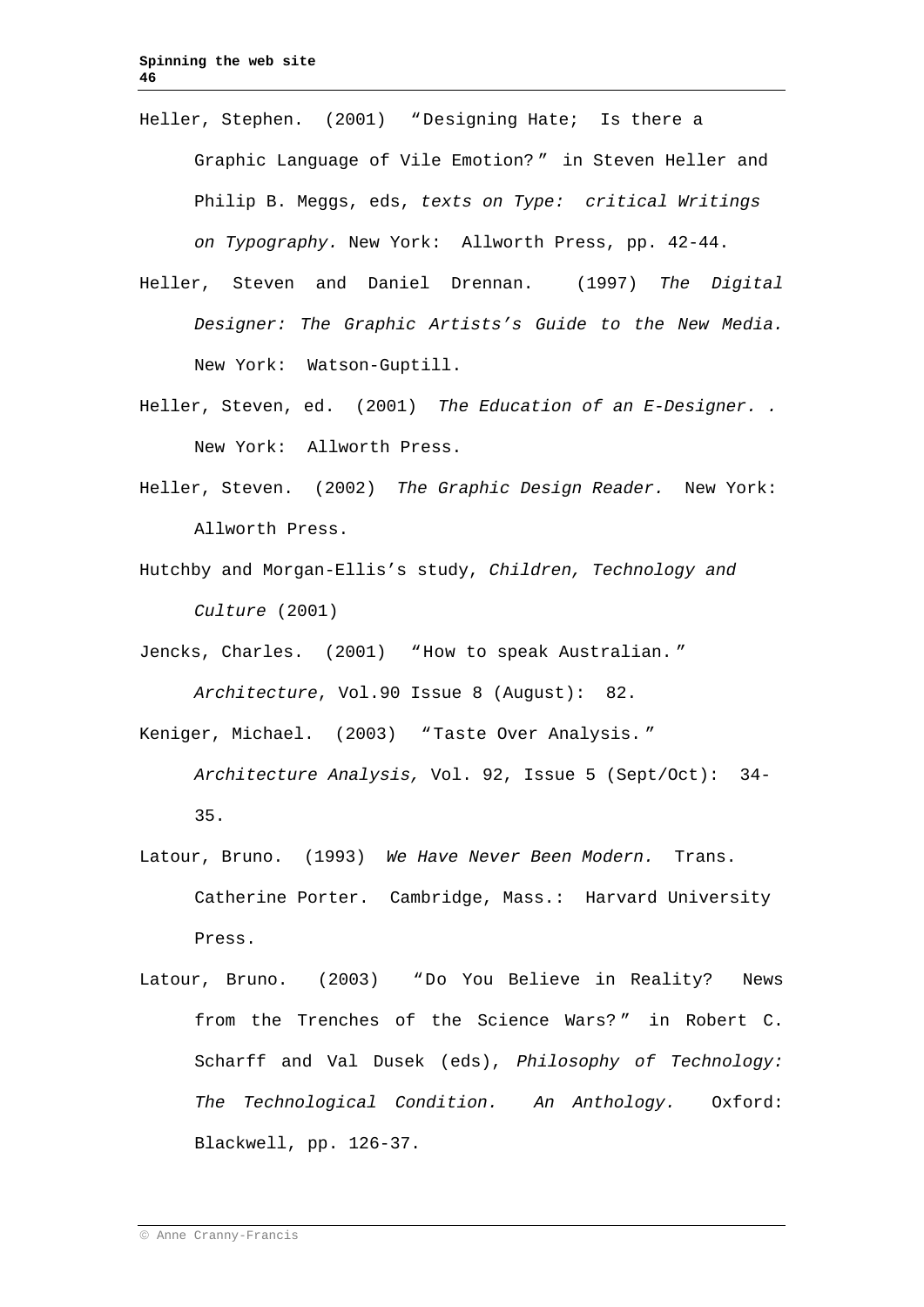Meikle, Graham. (2002) *Future Active: Media Activism and the Internet.* Sydney: Pluto.

- Morgan, Gary. (2002) "Postmodern museum or refluent critic? A response to Rod Moran. " *Quadrant*, Vol. 46, Issue 4 (April), p32(3)
- Pegrum, Roger and Andrew Metcalf. (2001) "The Canberra Experiment – Museum as Mall. "
- Reed, Dimity. (2002) *Tangled Destinies: The National Museum of Australia.* Victoria: The Images Publishing Group.
- *Review of the National Museum of Australia: Its Exhibitions and Public Programs: A Report to the Council of the National Museum of Australia* (2003) Canberra: Commonwealth of Australia.

Slattery, Luke. (2002) "Culture Wars. " *The Australian,* 5 July, p. 13.

- Stead, Naomi. (2002) "In the vernacular: on the architecture of the National Museum of Australia. " *Journal of Australian Studies,* No. 72. Viewed at: http://www.api-network.com/articles/index.php?jas72\_stead
- Stone, Allucquère Rosanne. (1995) *The War of Desire and Technology at the Close of the Mechanical Age.*  Cambridge, Mass. and London: MIT Press.
- Taylor, Paul and Tim Jordan (2004) *Hactivism and Cyberwars.*  London: Routledge.